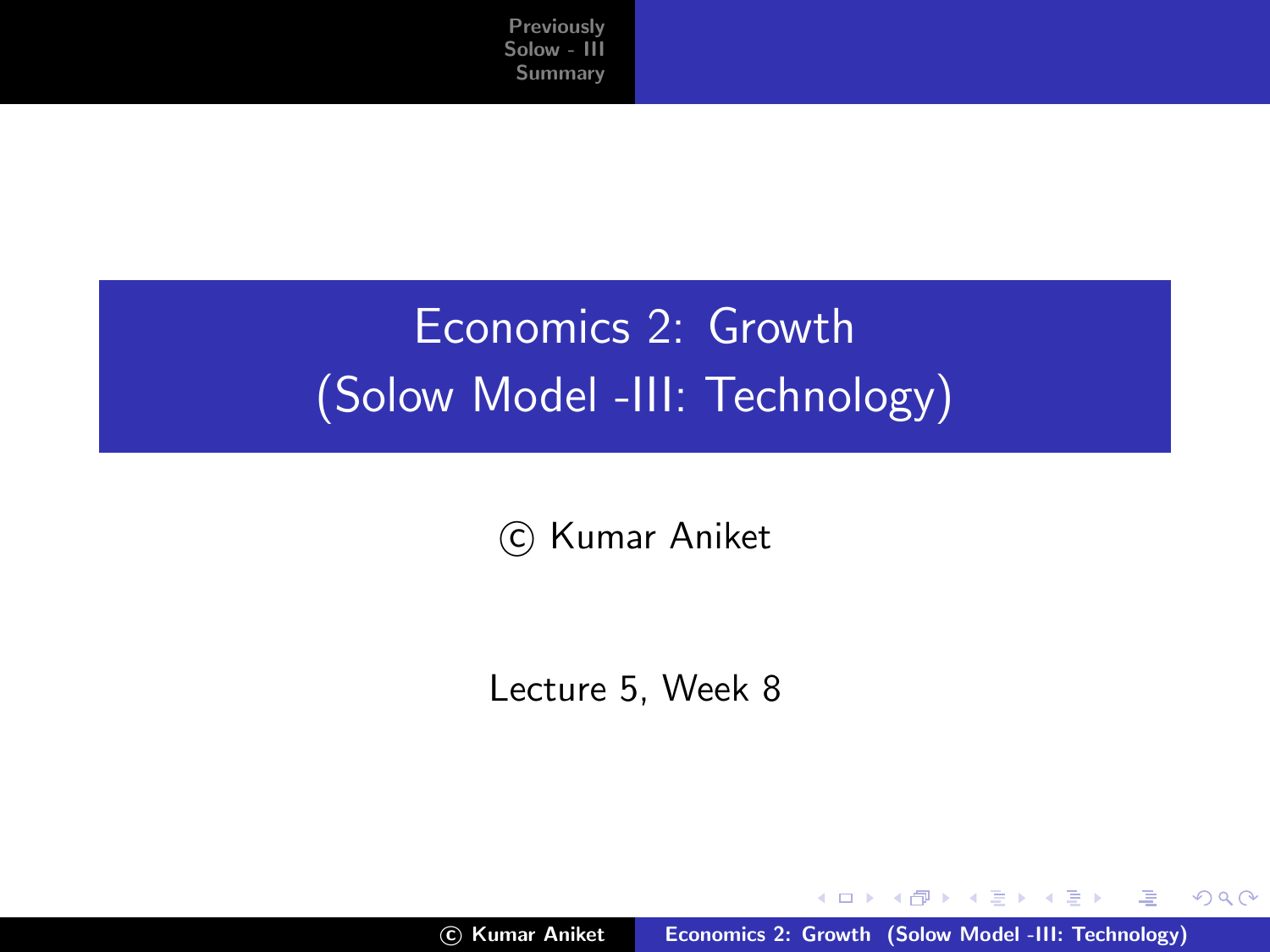

#### Last Lecture

- $\odot$  With positive population growth, the model predicts that economy's
	- $\sqrt{\phantom{a}}$  capital stock and output grow at the rate n
	- X capital stock per worker and output per worker do not grow

 $4.17 \times$ 

<span id="page-1-0"></span>マーター マーティング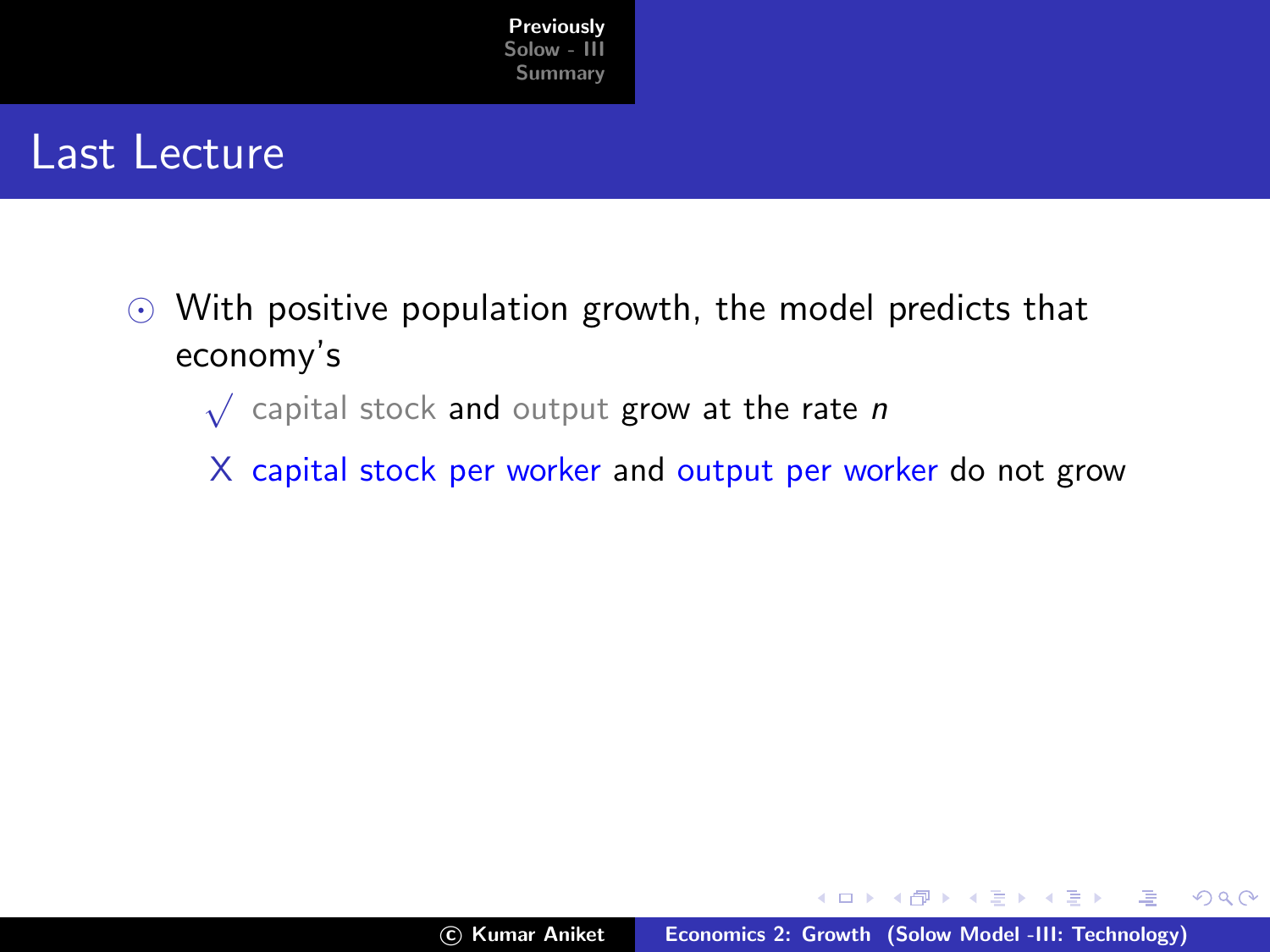

#### Last Lecture

- $\odot$  With positive population growth, the model predicts that economy's
	- $\sqrt{\phantom{a}}$  capital stock and output grow at the rate n
	- X capital stock per worker and output per worker do not grow
- Solow II gives us steady state growth of capital stock and output
- Empirically we observe that the output per worker and capital stock per worker grows at a positive rate which Solow - II cannot explain.

イロメ マ桐 メラミンマチャ

 $\Omega$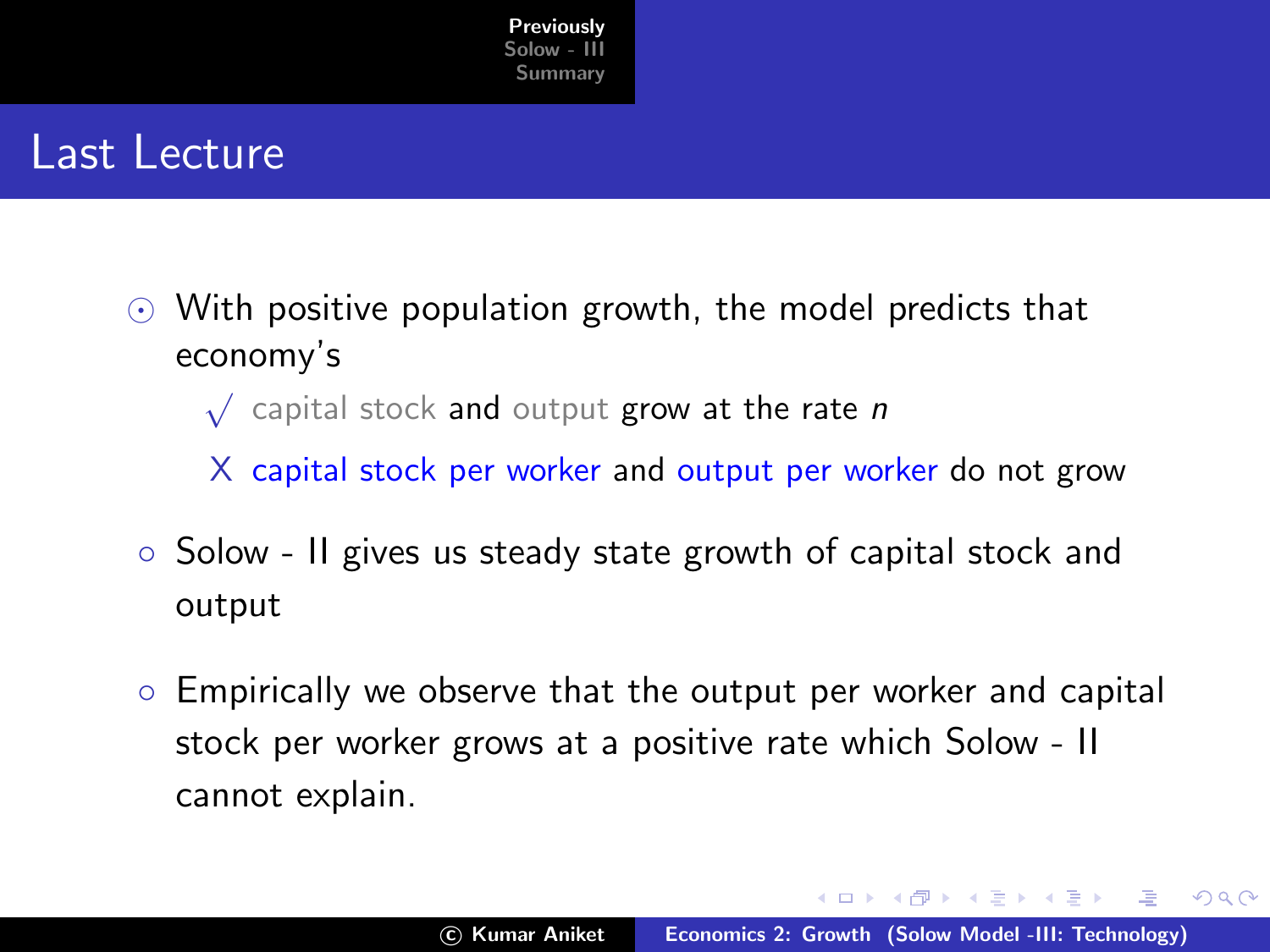**[Definitions](#page-3-0)** [Fundamental Equation -III](#page-11-0) [Steady-State](#page-16-0) [Convergence Dynamics](#page-24-0)

## Solow Model - III

#### Definition (Solow Model III)

Solow model with positive population growth and technological progress.

Assumption

a) Positive population growth  $\Rightarrow \frac{\Delta L}{l} = n > 0$ 

b) Positive technological progress  $\Rightarrow \frac{\Delta A}{A} = g > 0$ 

メロメ メ御 メメ きょ メモメ

<span id="page-3-0"></span> $2Q$ 

哇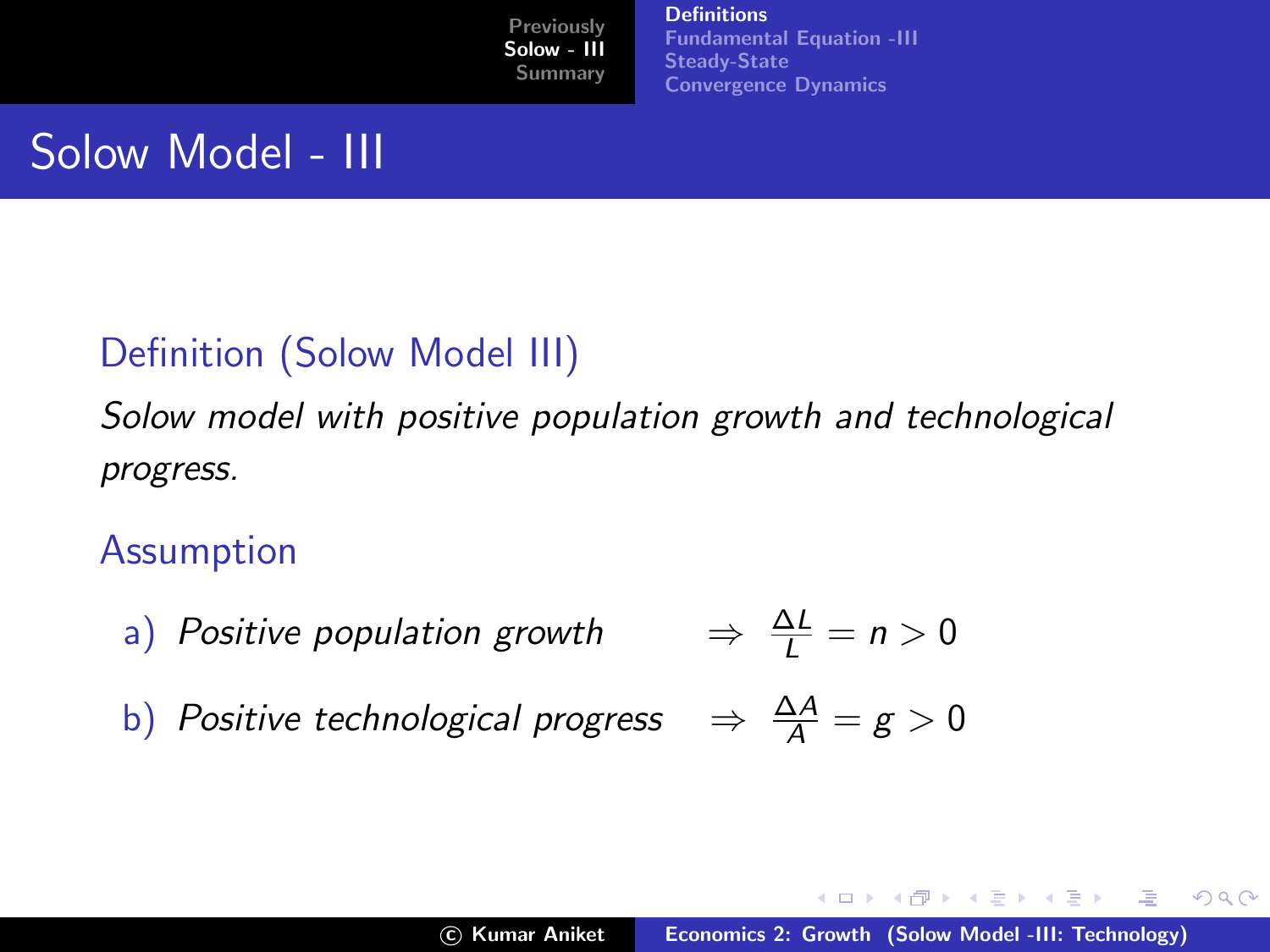**[Definitions](#page-3-0)** [Fundamental Equation -III](#page-11-0) [Steady-State](#page-16-0) [Convergence Dynamics](#page-24-0)

Technology in Solow Growth Model

#### Definition (Labour-augmenting Technology)

 $Y = F(K, AL)$ 

- technological progress occurs when A increases over time
- a unit of labour becomes more productive with technological progress (as A increases)

 $\odot$  What happens to the production function as A increases?

イロメ マ桐 メラミンマチャ

 $\Omega$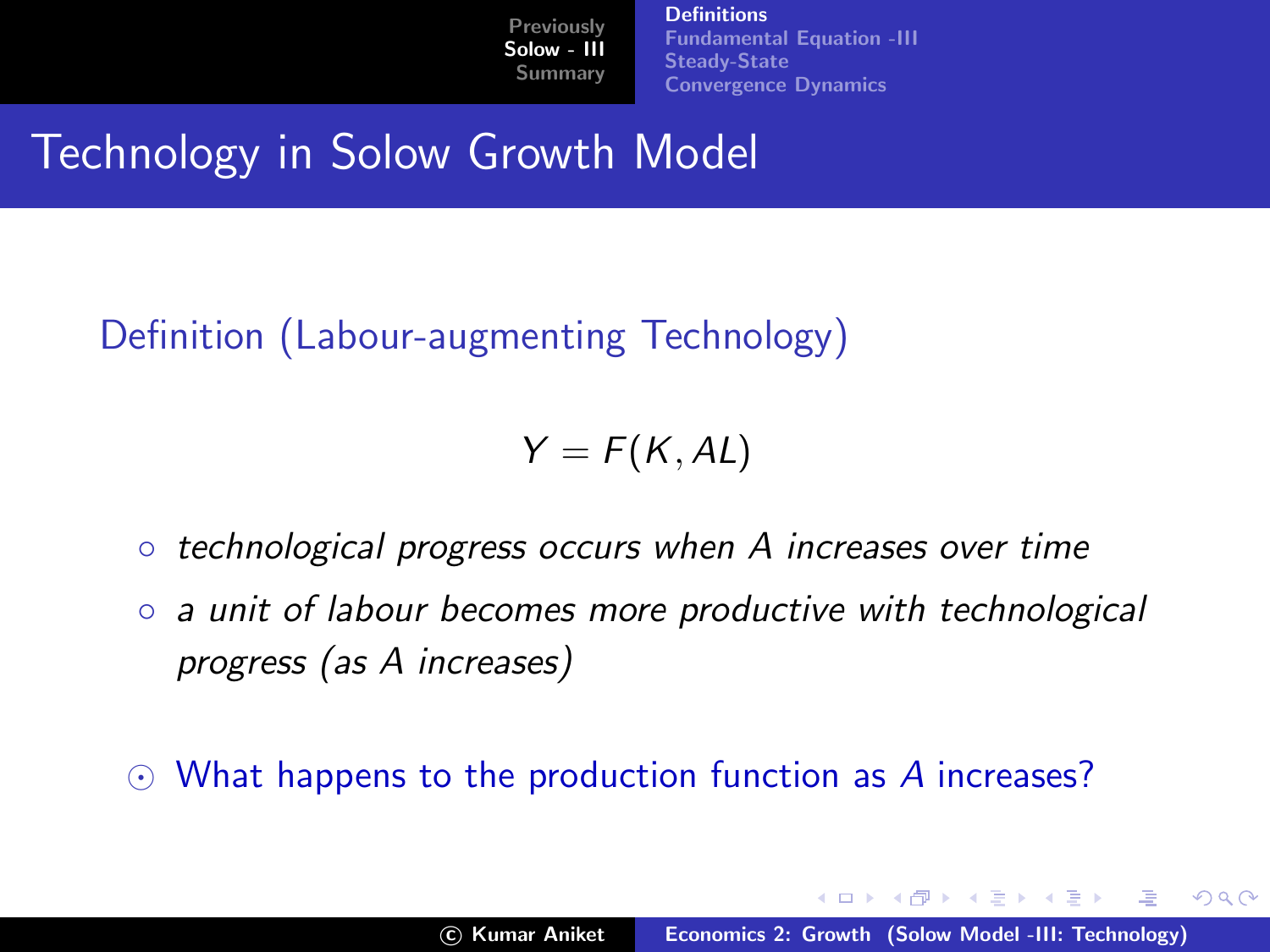[Definitions](#page-3-0) [Fundamental Equation -III](#page-11-0) [Steady-State](#page-16-0) [Convergence Dynamics](#page-24-0)

## Effective Units

#### Definition (Effective Units of Labour)

◦ AL is defined as the efficiency units of labour.

メロメ メ御 メメ ミメメ ヨメ

哇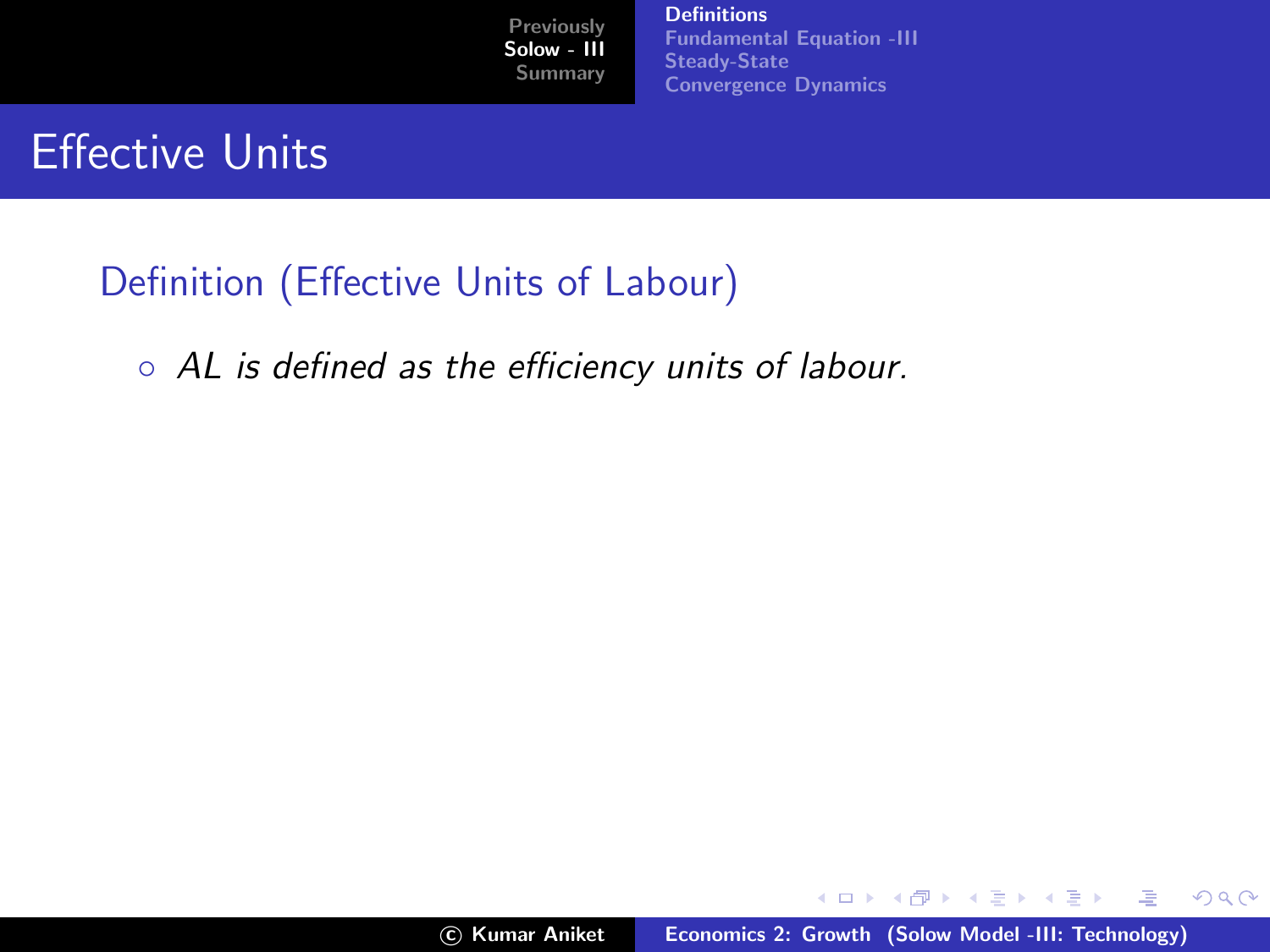**[Definitions](#page-3-0)** [Fundamental Equation -III](#page-11-0) [Steady-State](#page-16-0) [Convergence Dynamics](#page-24-0)

## Effective Units

#### Definition (Effective Units of Labour)

- AL is defined as the efficiency units of labour.
- Labour augmenting technological progress implies more effective units of labour available in the economy.

イロメ マ桐 メラミンマチャ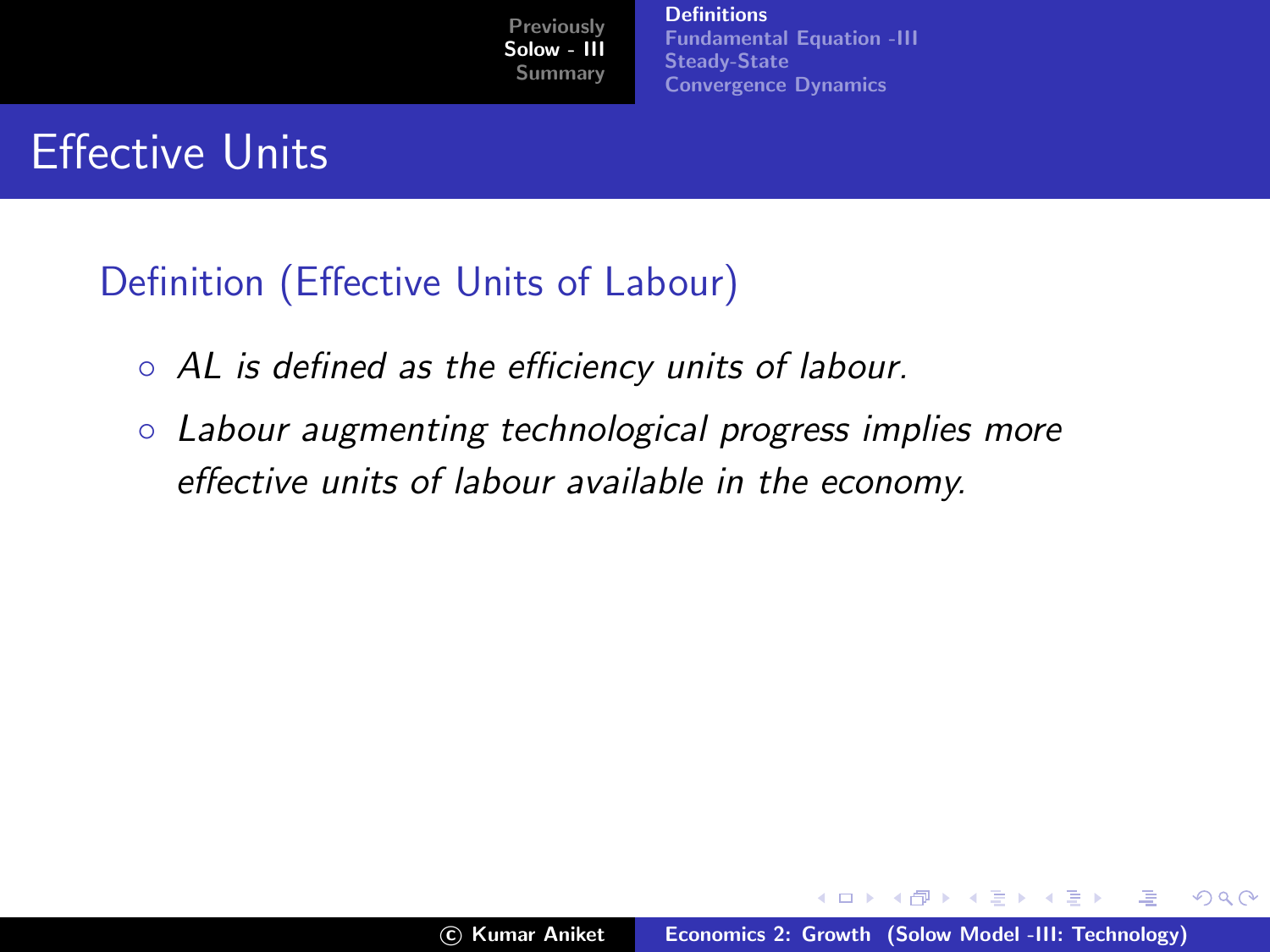**[Definitions](#page-3-0)** [Fundamental Equation -III](#page-11-0) [Steady-State](#page-16-0) [Convergence Dynamics](#page-24-0)

## Effective Units

#### Definition (Effective Units of Labour)

- AL is defined as the efficiency units of labour.
- Labour augmenting technological progress implies more effective units of labour available in the economy.
- We express all variables in terms of effective units.

$$
\tilde{y_t} \equiv \frac{Y}{AL}
$$

$$
\tilde{k_t} \equiv \frac{Y}{AL}
$$

イロメ マ桐 メラミンマチャ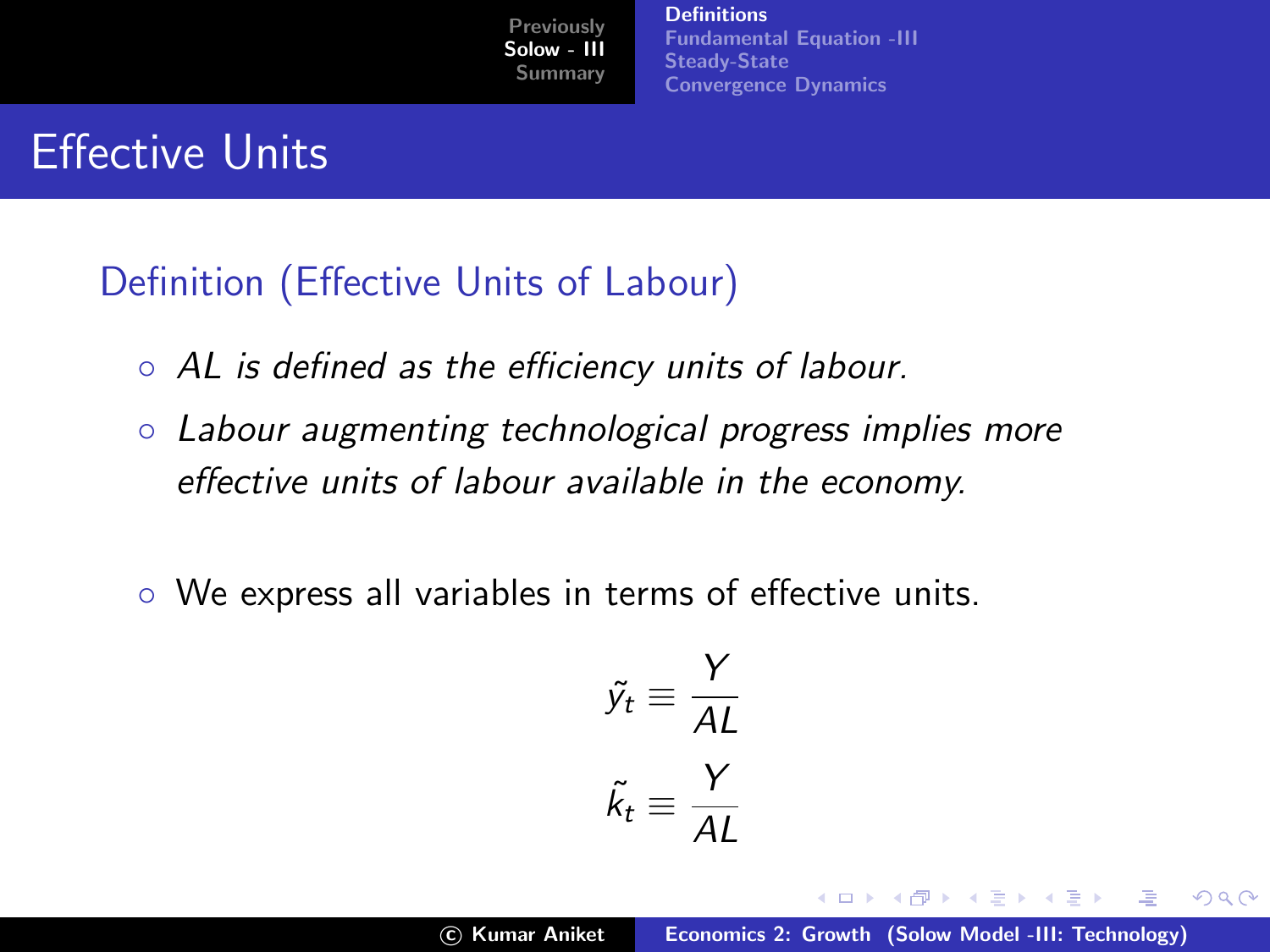**[Definitions](#page-3-0)** [Fundamental Equation -III](#page-11-0) [Steady-State](#page-16-0) [Convergence Dynamics](#page-24-0)

## Growth Rates

◦ Using constant returns to scale (CRS)

$$
Y = F(K, AL) \Rightarrow \tilde{y}_t = f(\tilde{k}_t)
$$

メロメ メ団 メイ きょくきょう

唐

 $299$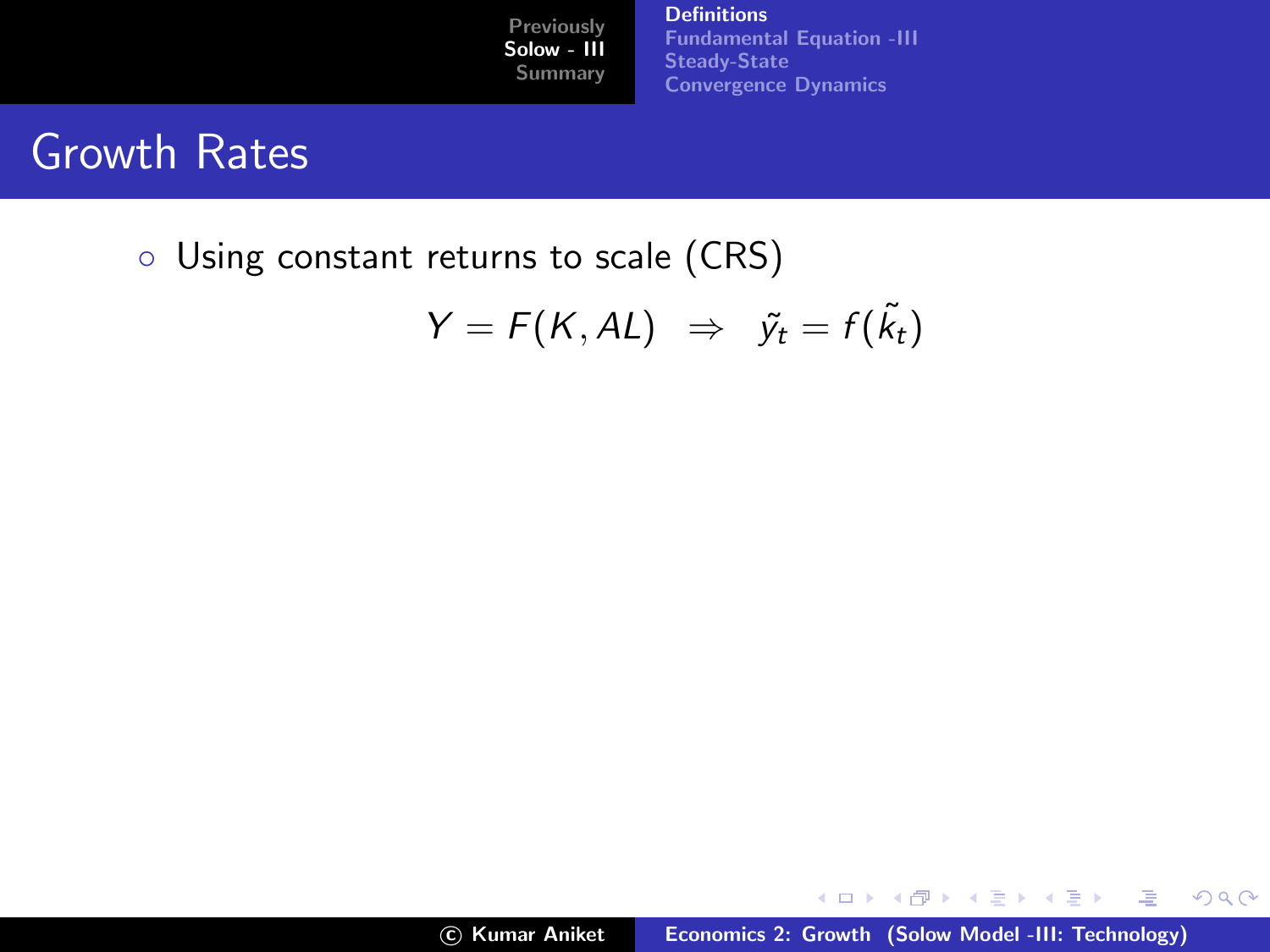[Definitions](#page-3-0) [Fundamental Equation -III](#page-11-0) [Steady-State](#page-16-0) [Convergence Dynamics](#page-24-0)

## Growth Rates

◦ Using constant returns to scale (CRS)

$$
Y = F(K, AL) \Rightarrow \tilde{y}_t = f(\tilde{k}_t)
$$

 $\,\circ\,$  Growth of capital per effective labour  $\tilde{k_t}$ :

$$
\frac{\Delta \tilde{k}_t}{\tilde{k}_t} = \frac{\Delta K}{K} - \frac{\Delta L}{L} - \frac{\Delta A}{A}
$$

$$
= \frac{\Delta K}{K} - n - g
$$

K ロ ⊁ K 倒 ≯ K ミ ⊁ K ミ ⊁

哇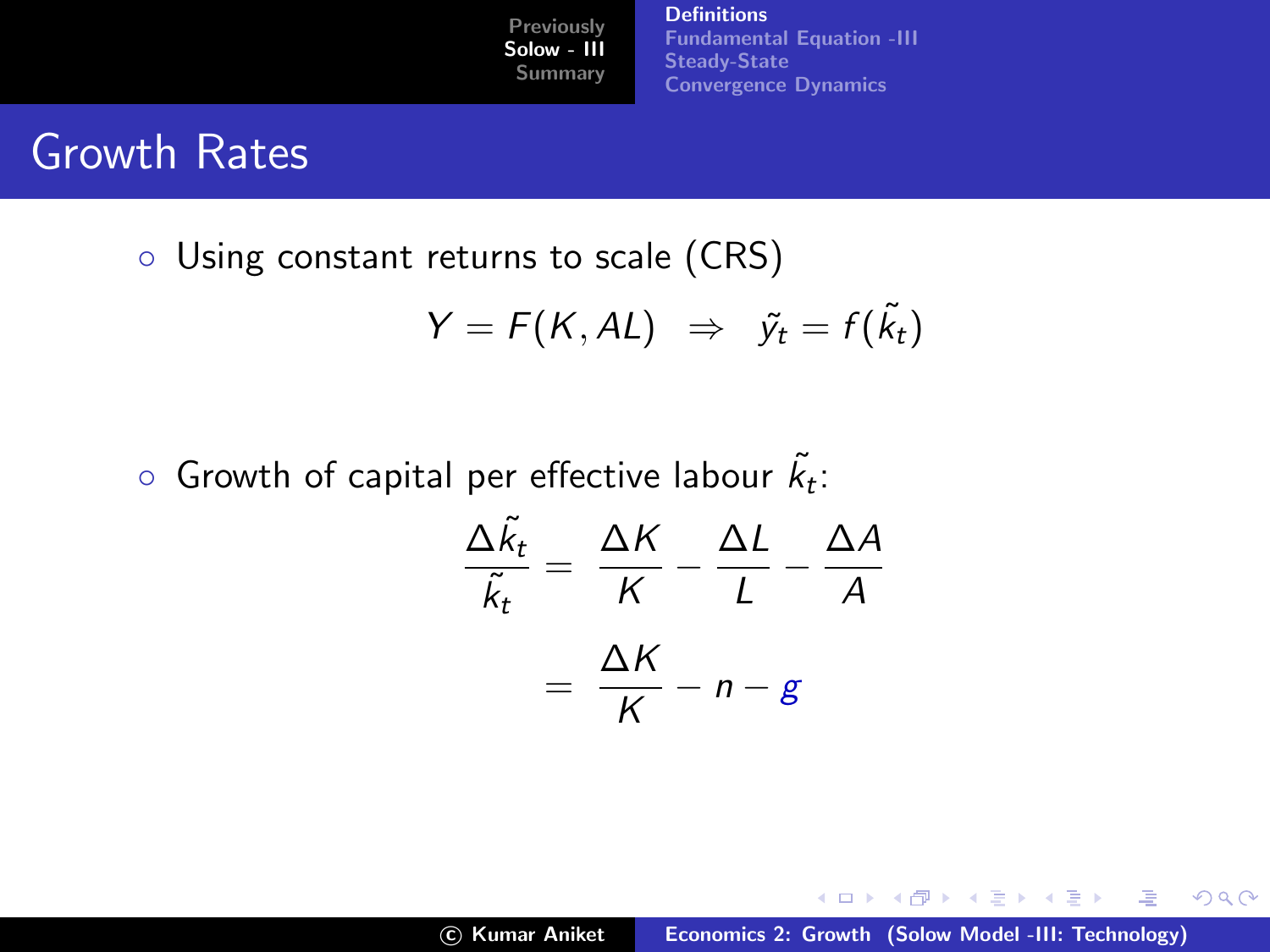[Definitions](#page-3-0) [Fundamental Equation -III](#page-11-0) [Steady-State](#page-16-0) [Convergence Dynamics](#page-24-0)

## Growth Rates

◦ Using constant returns to scale (CRS)

$$
Y = F(K, AL) \Rightarrow \tilde{y}_t = f(\tilde{k}_t)
$$

 $\,\circ\,$  Growth of capital per effective labour  $\tilde{k_t}$ :

$$
\frac{\Delta \ddot{k}_t}{\ddot{k}_t} = \frac{\Delta K}{K} - \frac{\Delta L}{L} - \frac{\Delta A}{A}
$$

$$
= \frac{\Delta K}{K} - n - g
$$

$$
\frac{\Delta K}{K} = \frac{\Delta \tilde{k}_t}{\tilde{k}_t} + n + g
$$

c Kumar Aniket [Economics 2: Growth \(Solow Model -III: Technology\)](#page-0-0)

哇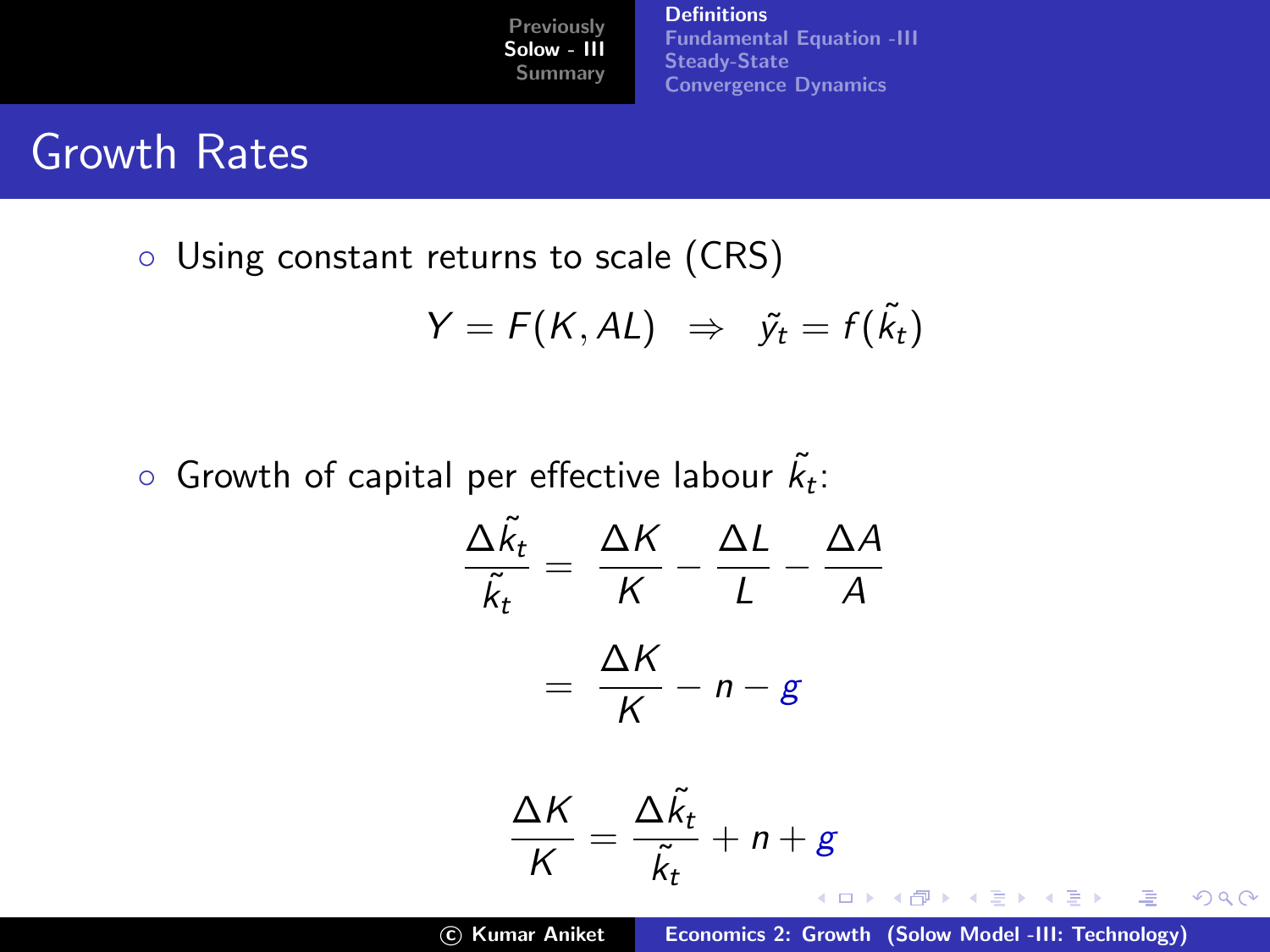[Definitions](#page-3-0) [Fundamental Equation -III](#page-13-0) [Steady-State](#page-16-0) [Convergence Dynamics](#page-24-0)

### Solow - III: Deriving the Fundamental Equation



メロメ メ御き メミメ メミメー

<span id="page-11-0"></span>哇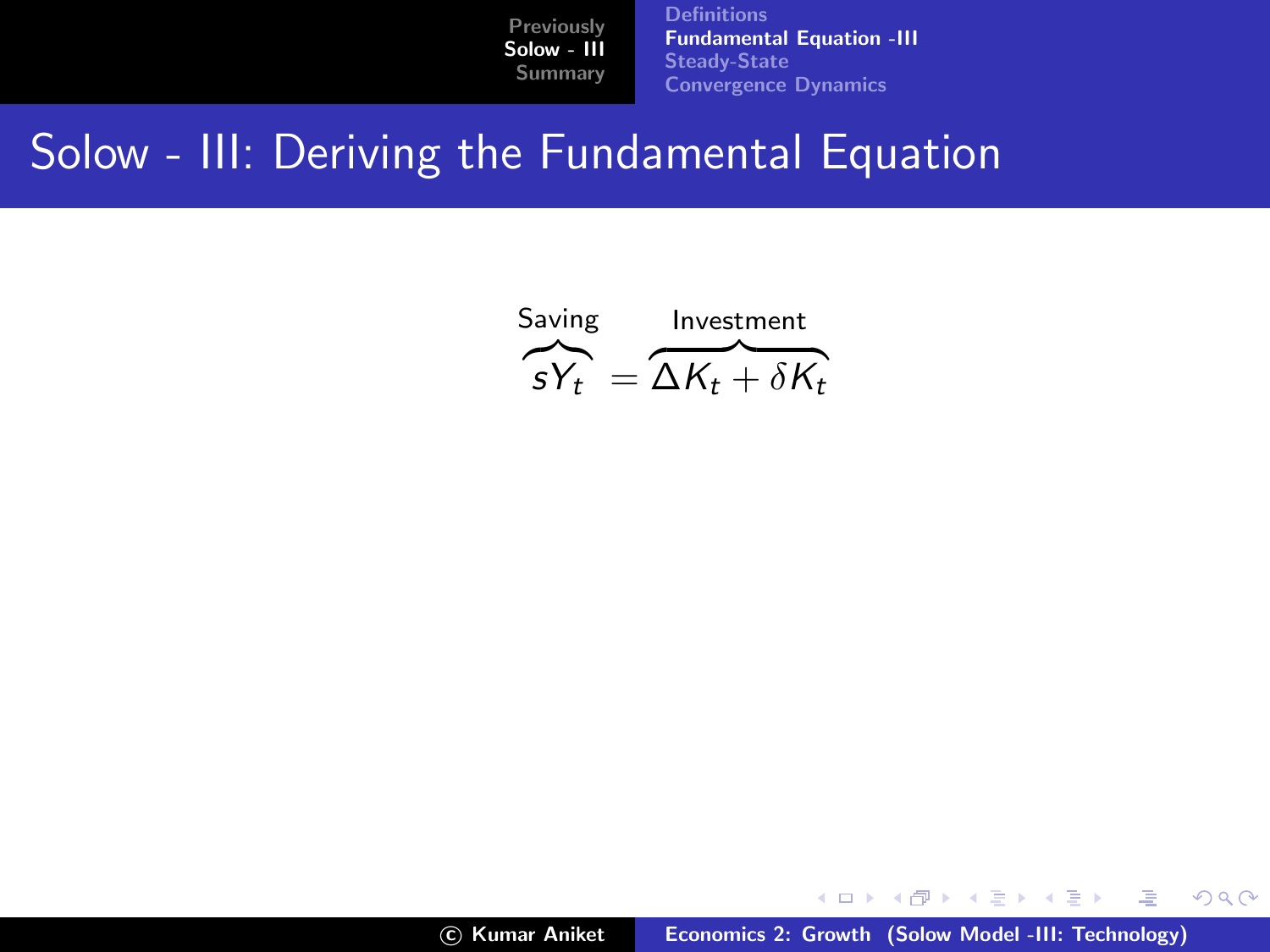[Definitions](#page-3-0) [Fundamental Equation -III](#page-13-0) [Steady-State](#page-16-0) [Convergence Dynamics](#page-24-0)

### Solow - III: Deriving the Fundamental Equation



$$
\frac{\Delta K_t}{K_t} = s \cdot \frac{Y_t}{K_t} - \delta K_t \tag{1}
$$
\n
$$
\frac{\Delta \tilde{k}_t}{\tilde{k}_t} = \frac{\Delta K_t}{K_t} - n - g \tag{2}
$$

c Kumar Aniket [Economics 2: Growth \(Solow Model -III: Technology\)](#page-0-0)

メロメ メ御き メミメ メミメー

哇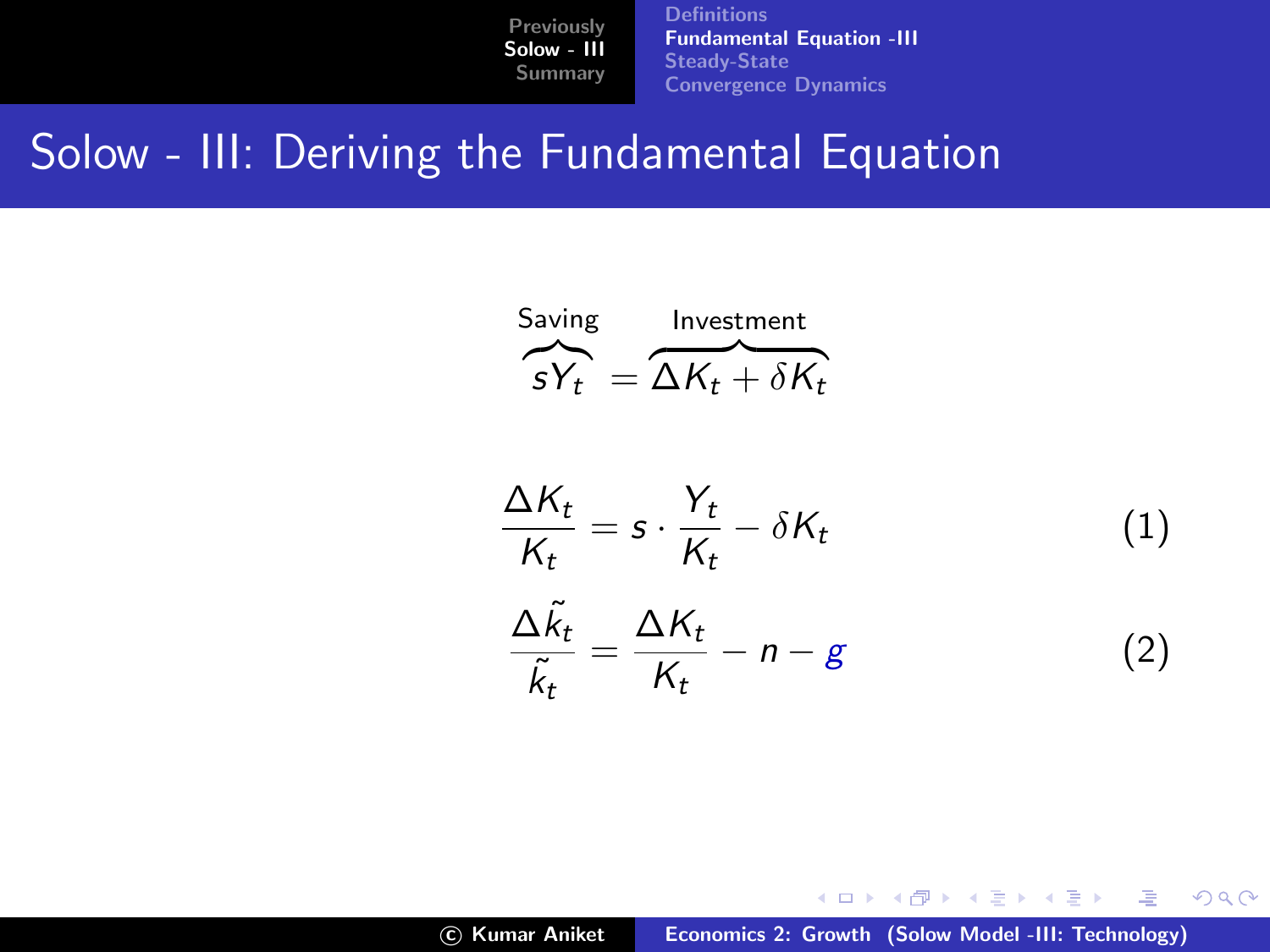**[Definitions](#page-3-0)** [Fundamental Equation -III](#page-11-0) [Steady-State](#page-16-0) [Convergence Dynamics](#page-24-0)

### Solow - III: Deriving the Fundamental Equation

Saving Investment  

$$
\overbrace{S Y_t}^{\text{Investment}} = \overbrace{\Delta K_t + \delta K_t}^{\text{Investment}}
$$

$$
\frac{\Delta K_t}{K_t} = s \cdot \frac{Y_t}{K_t} - \delta K_t \tag{1}
$$

$$
\frac{\Delta \tilde{k}_t}{\tilde{k}_t} = \frac{\Delta K_t}{K_t} - n - g \tag{2}
$$

$$
\frac{\Delta \tilde{k}_t}{\tilde{k}_t} = s \frac{\tilde{y}_t}{\tilde{k}_t} - (\delta + n + g)
$$
 (FE-III)

イロメ イ部メ イヨメ イヨメー

<span id="page-13-0"></span>造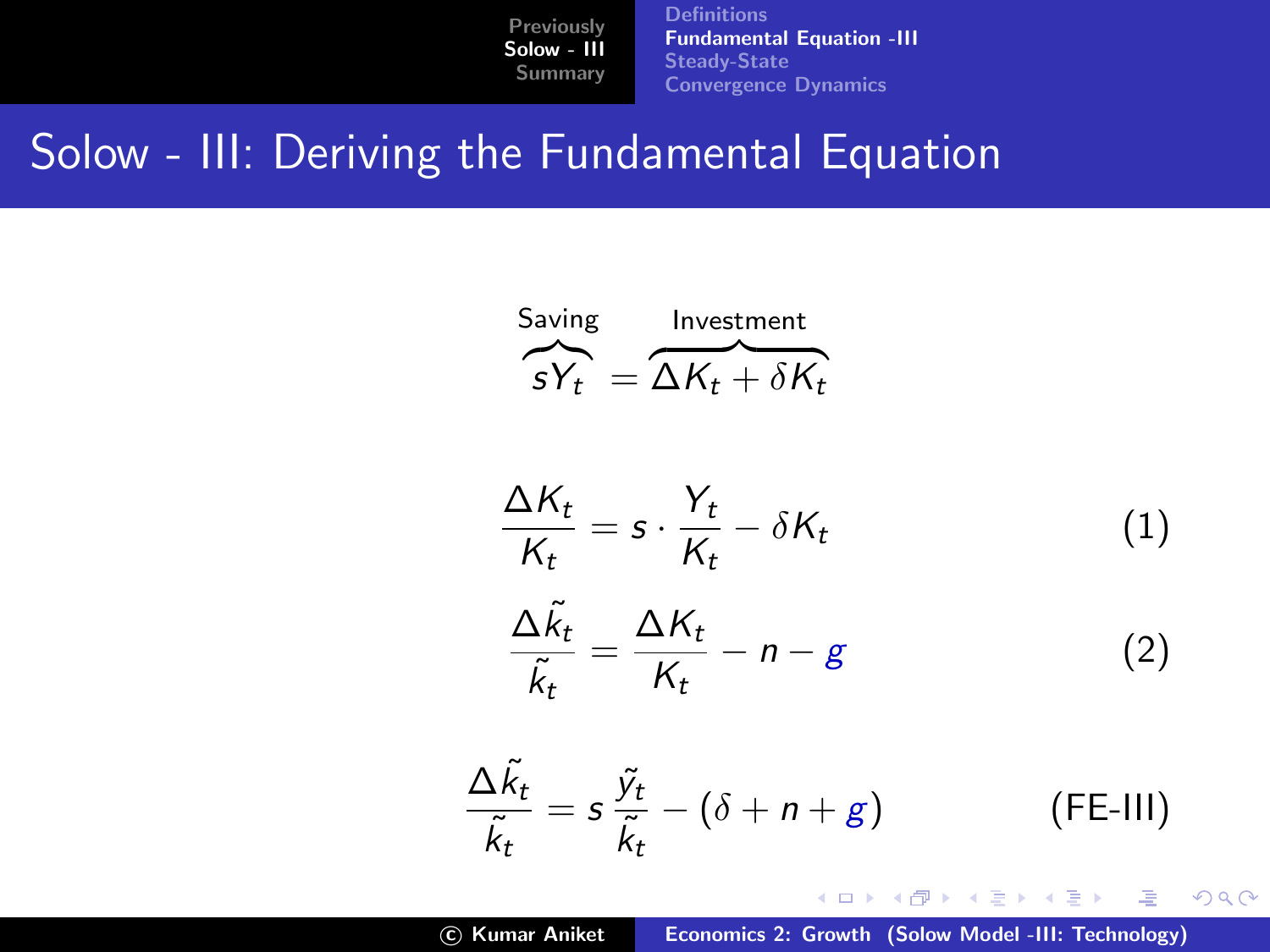**[Definitions](#page-3-0)** [Fundamental Equation -III](#page-11-0) [Steady-State](#page-16-0) [Convergence Dynamics](#page-24-0)

## Fundamental Equation - III

#### Definition (Fundamental Equation - III)

$$
\frac{\Delta \tilde{k}_t}{\tilde{k}_t} = s \cdot \frac{\tilde{y}_t}{\tilde{k}_t} - (\delta + n + g)
$$

- $\odot$  The growth rate of  $k_t$  depends
	- positively on s
	- $\circ$  positively on  $\frac{Y_t}{K_t}$
	- $\circ$  negatively on  $\delta$
	- negatively on n

 $4.17 \times$ 

マタンマチャマチャ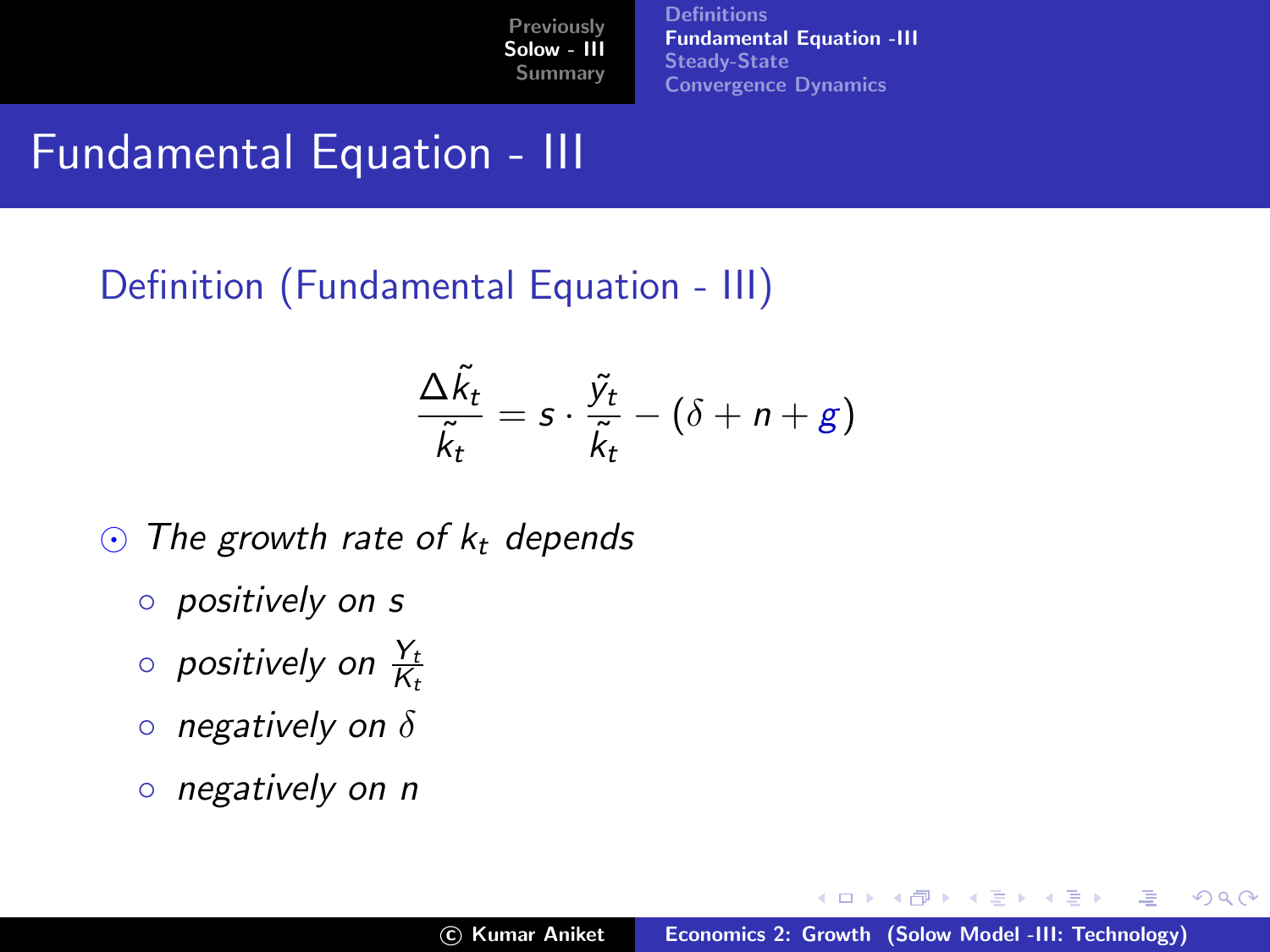**[Definitions](#page-3-0)** [Fundamental Equation -III](#page-11-0) [Steady-State](#page-16-0) [Convergence Dynamics](#page-24-0)

## Fundamental Equation - III

#### Definition (Fundamental Equation - III)

$$
\frac{\Delta \tilde{k}_t}{\tilde{k}_t} = s \cdot \frac{\tilde{y}_t}{\tilde{k}_t} - (\delta + n + g)
$$

- $\odot$  The growth rate of  $k_t$  depends
	- positively on s
	- $\circ$  positively on  $\frac{Y_t}{K_t}$
	- $\circ$  negatively on  $\delta$
	- negatively on n
	- negatively on g

 $4.17 \times$ 

 $\leftarrow$   $\leftarrow$   $\leftarrow$ 

 $\rightarrow$   $\equiv$   $\rightarrow$ 

 $\rightarrow$   $\equiv$   $\rightarrow$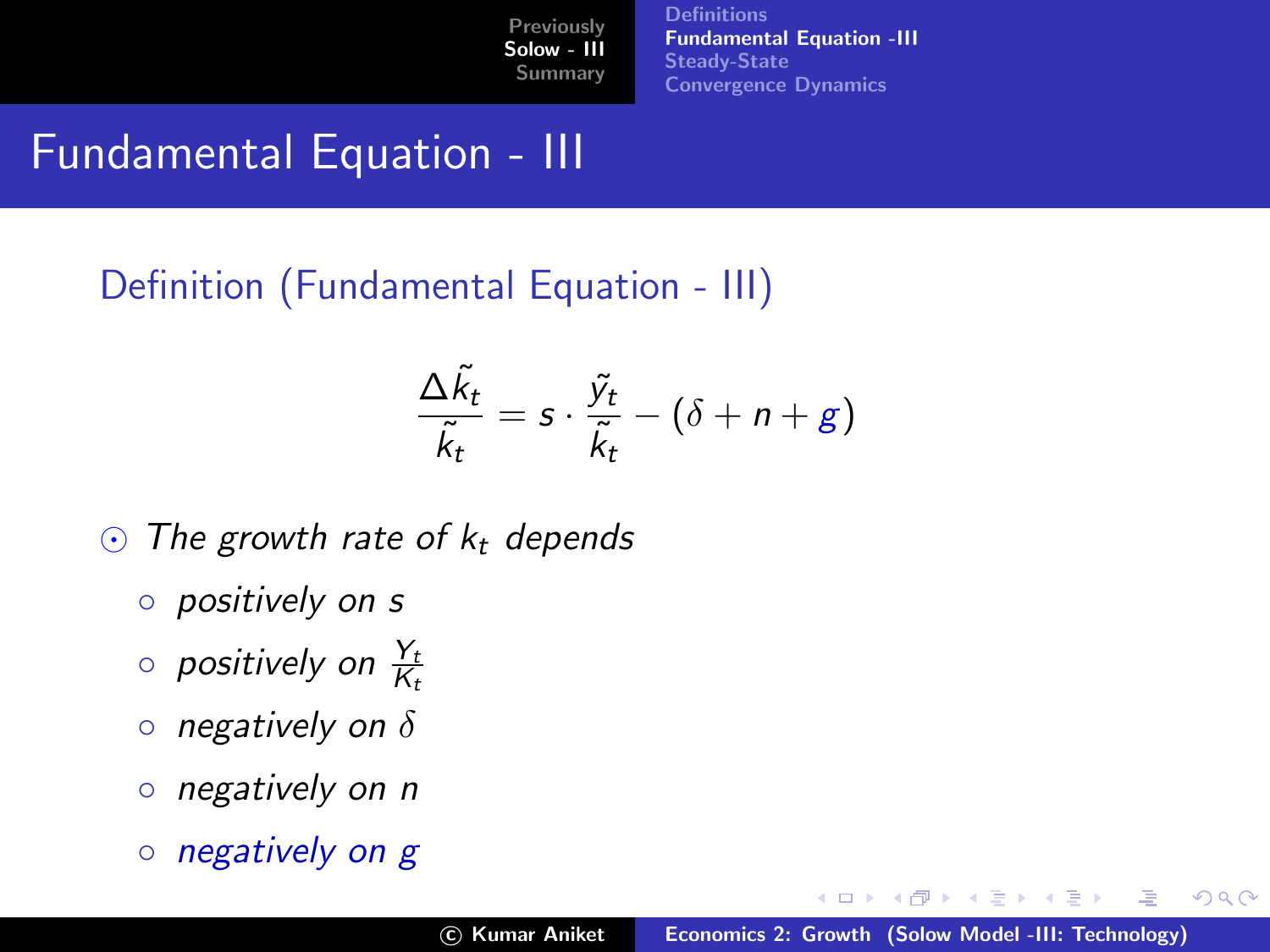**[Definitions](#page-3-0)** [Fundamental Equation -III](#page-11-0) [Steady-State](#page-18-0) [Convergence Dynamics](#page-24-0)

### Solow - III: Steady State

Definition (Steady State Condition)

$$
\frac{\Delta k_t}{k_t} = s \cdot \frac{\tilde{y}_t}{\tilde{k}_t} - (\delta + n + g) = 0
$$

$$
\left[\frac{\tilde{y}^*}{\tilde{k}^*}\right] = \frac{\delta + n + g}{s}
$$

c Kumar Aniket [Economics 2: Growth \(Solow Model -III: Technology\)](#page-0-0)

イロト イ団 トイ ミト イヨト

<span id="page-16-0"></span>画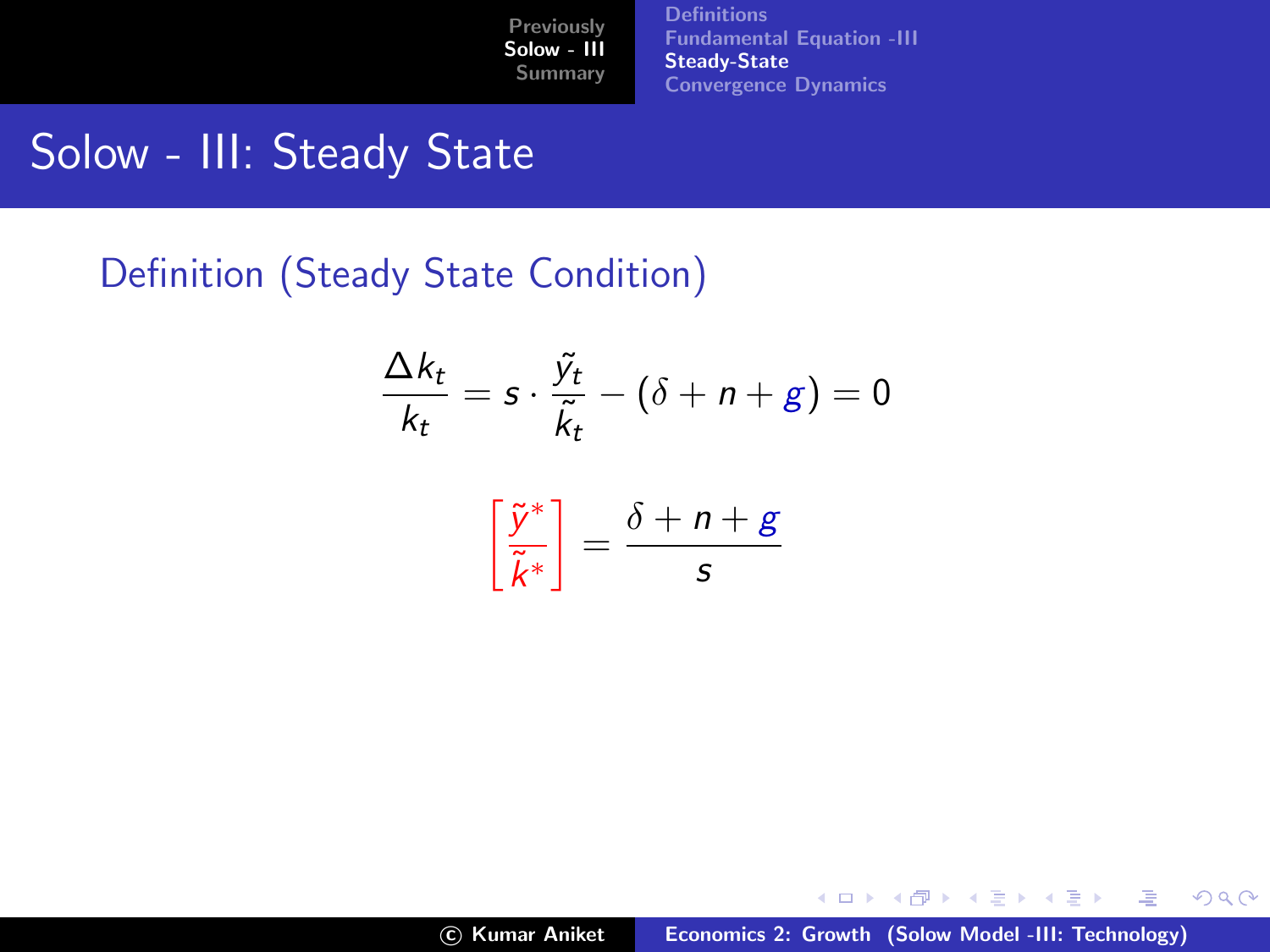**[Definitions](#page-3-0)** [Fundamental Equation -III](#page-11-0) [Steady-State](#page-18-0) [Convergence Dynamics](#page-24-0)

## Solow - III: Steady State

Definition (Steady State Condition)

$$
\frac{\Delta k_t}{k_t} = s \cdot \frac{\tilde{y}_t}{\tilde{k}_t} - (\delta + n + g) = 0
$$

$$
\left[\frac{\tilde{y}^*}{\tilde{k}^*}\right] = \frac{\delta + n + g}{s}
$$

 $\odot$  The steady-state Output and Capital stock levels are

- positively related with s
- $\circ$  negatively related with  $\delta$
- negatively related with n

K ロ ⊁ K 倒 ≯ K ミ ⊁ K ミ ⊁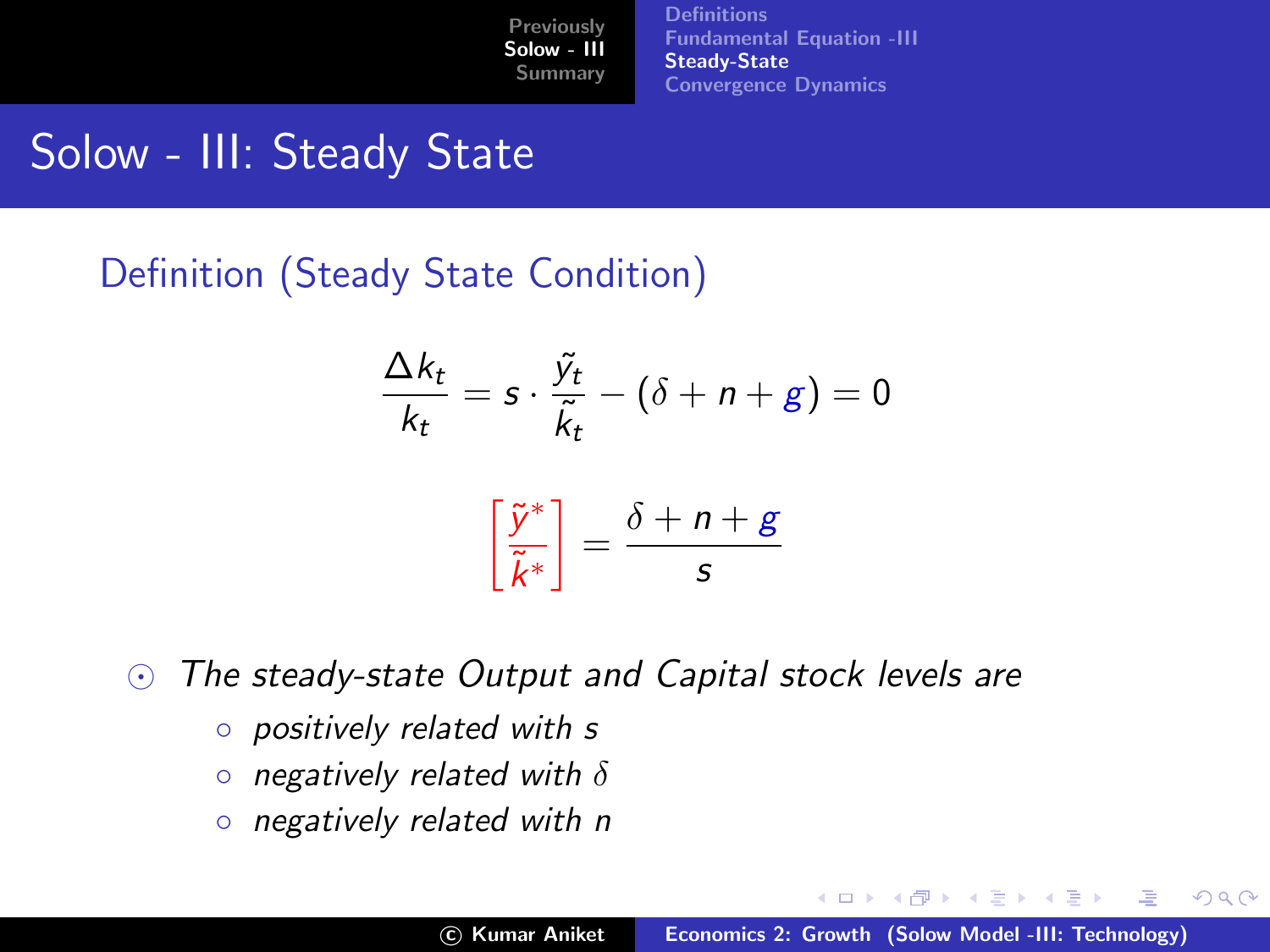**[Definitions](#page-3-0)** [Fundamental Equation -III](#page-11-0) [Steady-State](#page-16-0) [Convergence Dynamics](#page-24-0)

## Solow - III: Steady State

Definition (Steady State Condition)

$$
\frac{\Delta k_t}{k_t} = s \cdot \frac{\tilde{y}_t}{\tilde{k}_t} - (\delta + n + g) = 0
$$

$$
\left[\frac{\tilde{y}^*}{\tilde{k}^*}\right] = \frac{\delta + n + g}{s}
$$

 $\odot$  The steady-state Output and Capital stock levels are

- positively related with s
- $\circ$  negatively related with  $\delta$
- negatively related with n
- negatively related with g

<span id="page-18-0"></span>K ロ ⊁ K 倒 ≯ K ミ ⊁ K ミ ⊁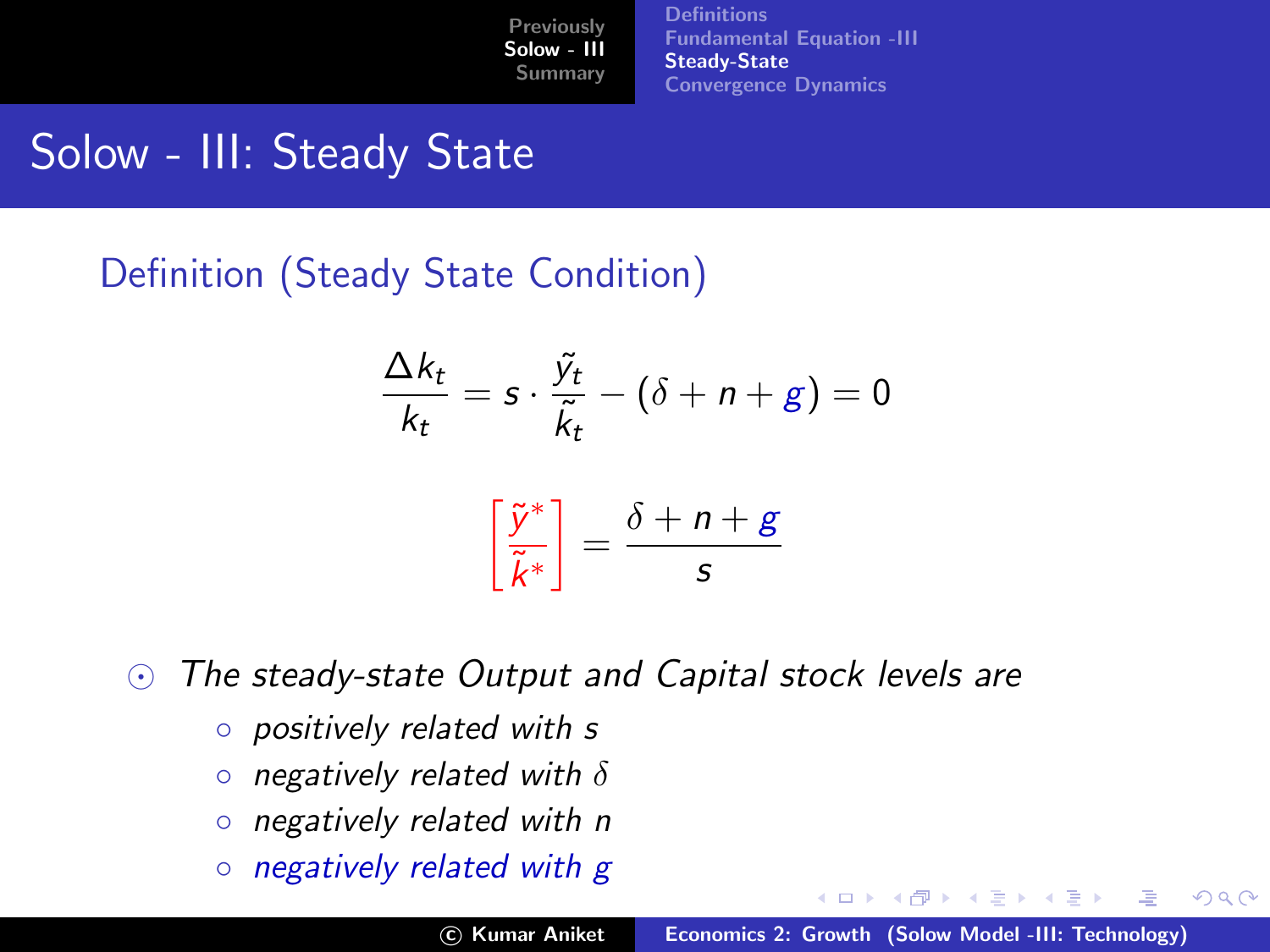[Definitions](#page-3-0) [Fundamental Equation -III](#page-11-0) [Steady-State](#page-16-0) [Convergence Dynamics](#page-24-0)

## Steady-State Growth

$$
\tilde{k}_t=\tilde{k}^*
$$

#### $\circ$  Capital per effective worker  $\tilde{k_t}$  is constant

$$
\frac{\Delta \tilde{k}_t}{\tilde{k}_t} = \frac{\Delta K}{K} - \frac{\Delta L}{L} - \frac{\Delta A}{A} = 0
$$

K ロ ⊁ K 倒 ≯ K ミ ⊁ K ミ ⊁

哇

 $299$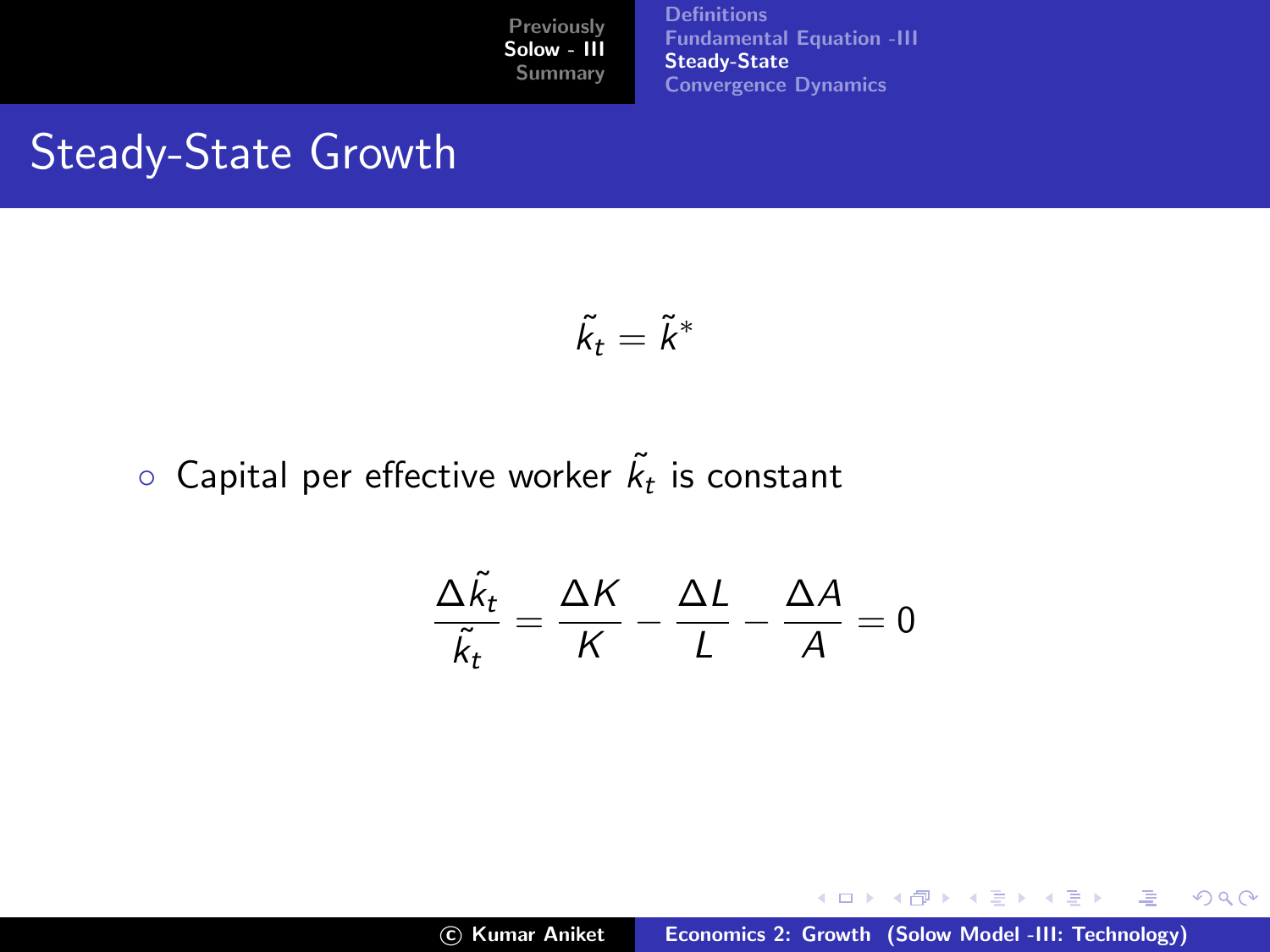**[Definitions](#page-3-0)** [Fundamental Equation -III](#page-11-0) **[Steady-State](#page-16-0)** [Convergence Dynamics](#page-24-0)

## Steady-State Growth

$$
\tilde{k}_t=\tilde{k}^*
$$

 $\circ$  Capital per effective worker  $\tilde{k_t}$  is constant

$$
\frac{\Delta \tilde{k}_t}{\tilde{k}_t} = \frac{\Delta K}{K} - \frac{\Delta L}{L} - \frac{\Delta A}{A} = 0
$$

 $\circ$  Capital per worker k grows at the rate g

$$
\frac{\Delta k}{k} = g
$$

∆k

イロト イ押 トイモト イモト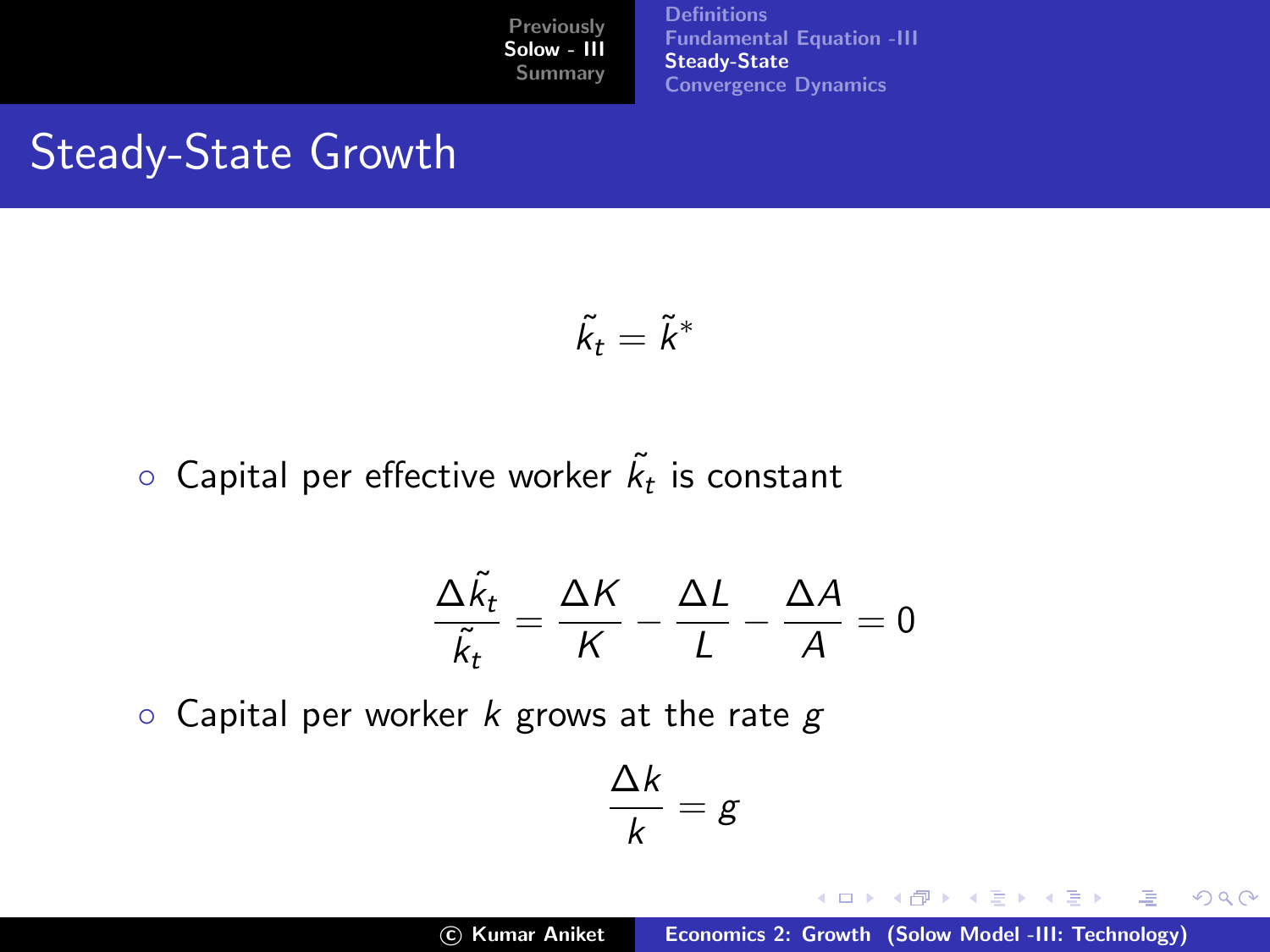[Definitions](#page-3-0) [Fundamental Equation -III](#page-11-0) **[Steady-State](#page-16-0)** [Convergence Dynamics](#page-24-0)

# Steady State Growth Path

 $\circ$  Similarly, output per effective worker  $\widetilde{\mathsf{y}}_t$  is constant

$$
\tilde{y_t} = \tilde{y}^*
$$

 $\circ$  output per worker y grows at the rate g

$$
\frac{\Delta y}{y} = g
$$

イロト イ押 トイモト イモト

 $2Q$ 

哇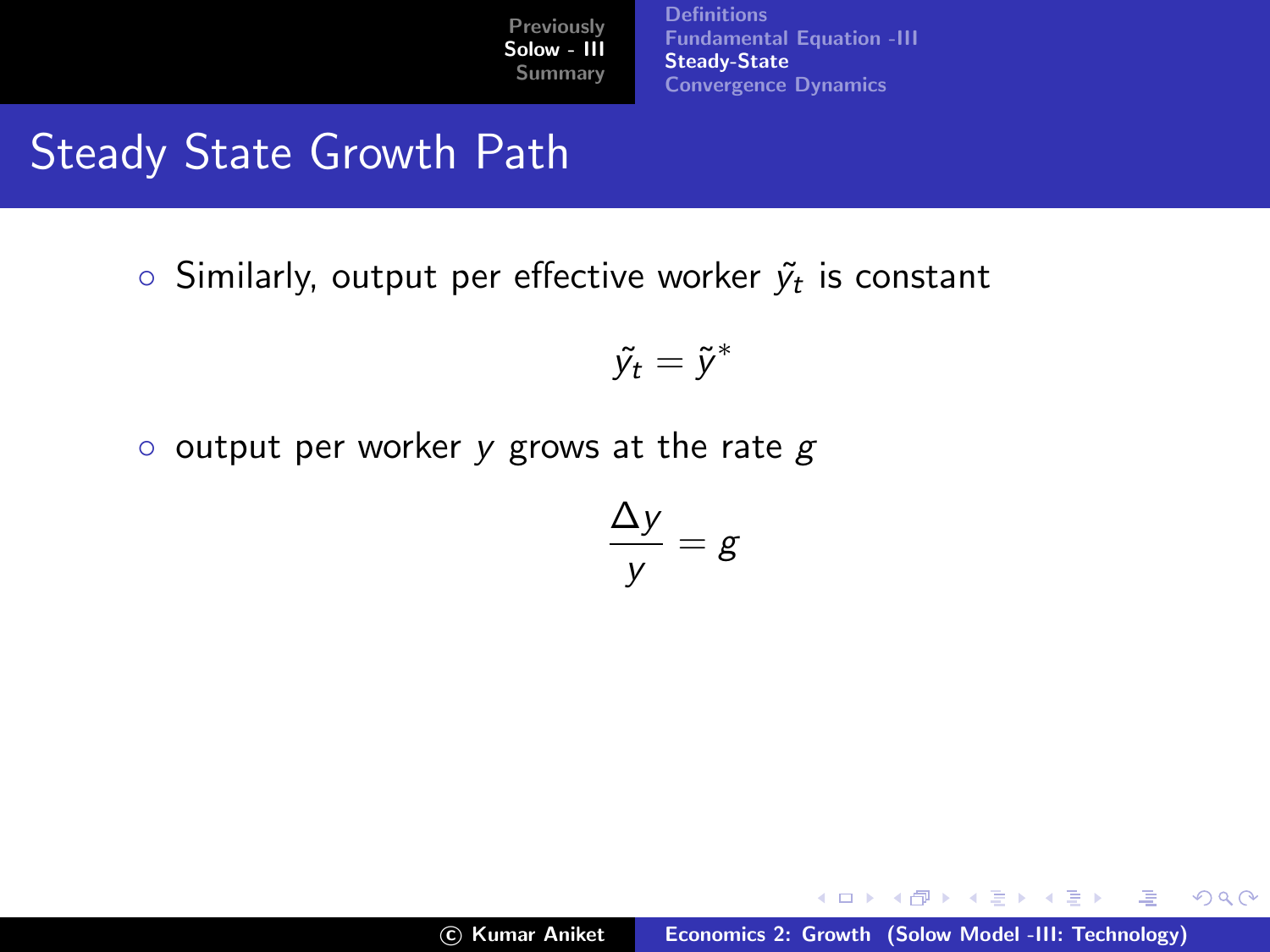**[Definitions](#page-3-0)** [Fundamental Equation -III](#page-11-0) [Steady-State](#page-16-0) [Convergence Dynamics](#page-24-0)

# Steady State Growth Path

 $\circ$  Similarly, output per effective worker  $\widetilde{\mathsf{y}}_t$  is constant

$$
\tilde{y_t} = \tilde{y}^*
$$

 $\circ$  output per worker y grows at the rate g

$$
\frac{\Delta y}{y} = g
$$

 $\odot$  We have finally got growth for k and y in steady state

イロト イ押 トイモト イモト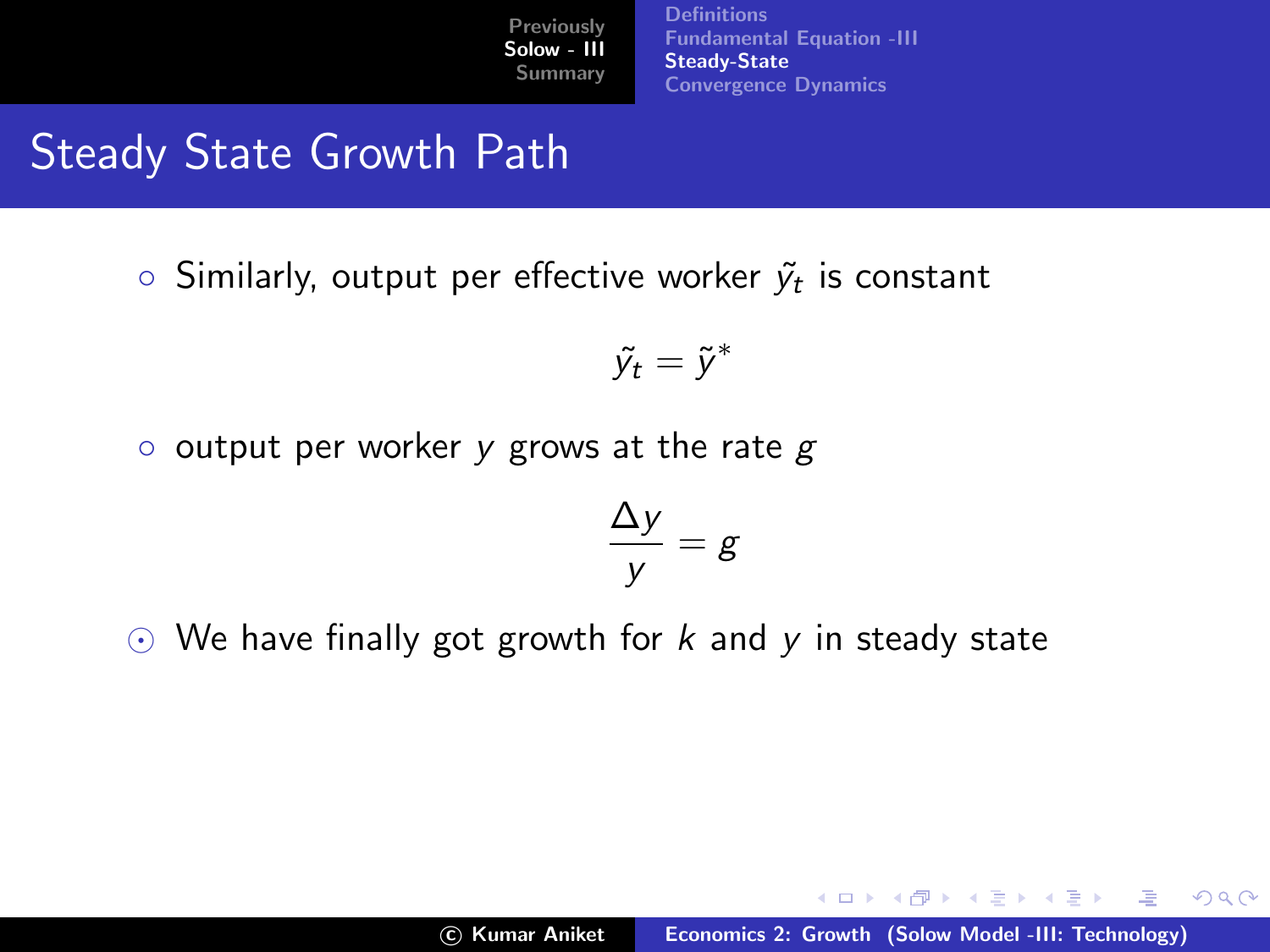**[Definitions](#page-3-0)** [Fundamental Equation -III](#page-11-0) [Steady-State](#page-16-0) [Convergence Dynamics](#page-24-0)

# Steady State Growth Path

 $\circ$  Similarly, output per effective worker  $\widetilde{\mathsf{y}}_t$  is constant

$$
\tilde{y_t} = \tilde{y}^*
$$

 $\circ$  output per worker y grows at the rate g

$$
\frac{\Delta y}{y} = g
$$

- $\odot$  We have finally got growth for k and y in steady state
	- Without technological progress, capital accumulation runs into diminishing returns
	- With technological progress, improvements in technology continually offsets the diminishing returns to capital accumulation イロメ マ桐 メラミンマチャ

 $\Omega$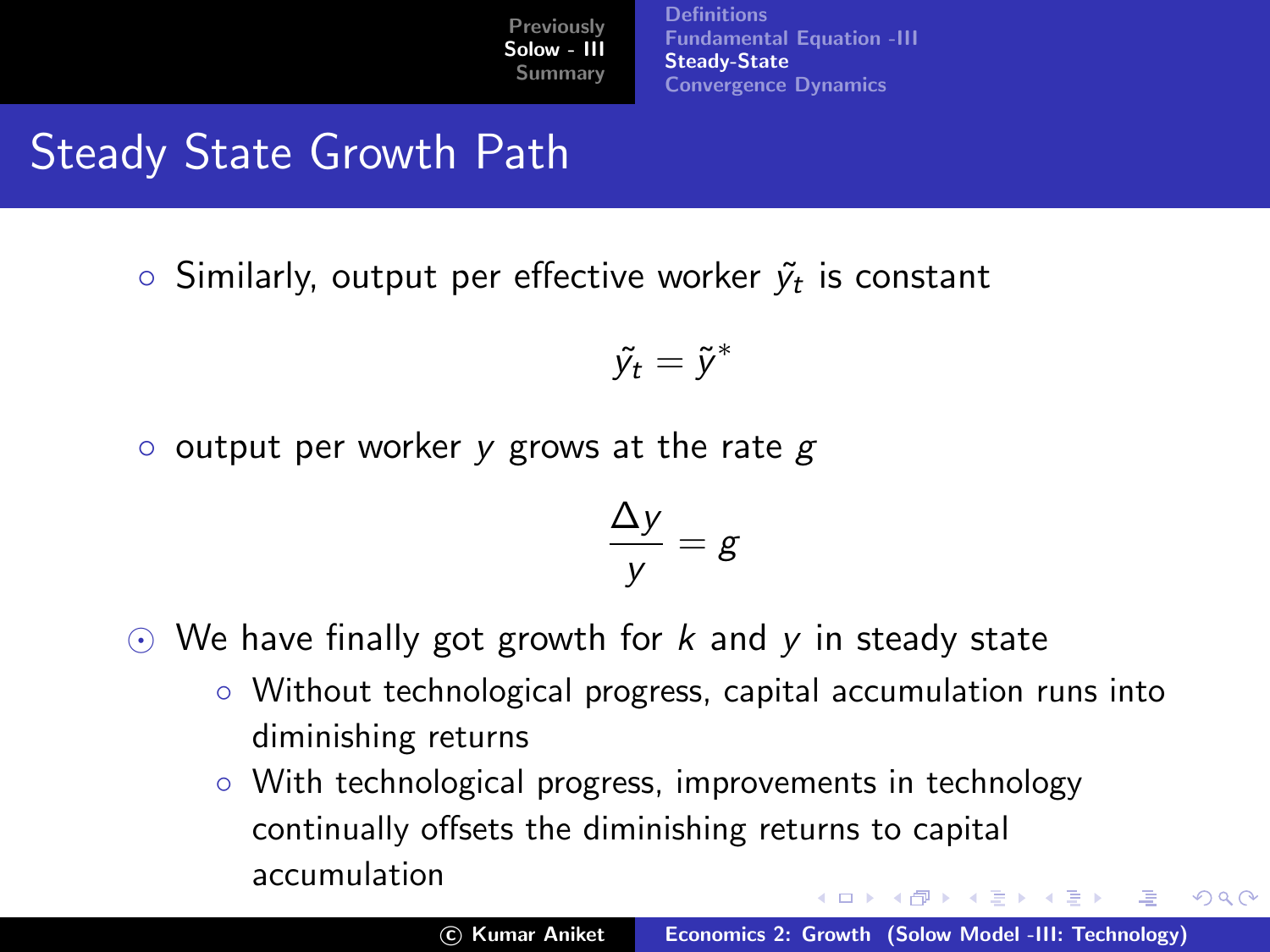[Definitions](#page-3-0) [Fundamental Equation -III](#page-11-0) [Steady-State](#page-16-0) [Convergence Dynamics](#page-26-0)

## Solow - III: Convergence Dynamics

Proposition (Convergence Dynamics of Solow - II)

$$
\frac{\Delta \tilde{k}_t}{\tilde{k}_t} = s \frac{\tilde{y}_t}{\tilde{k}_t} - (\delta + n + g)
$$

$$
= s \left( \frac{\tilde{y}_t}{\tilde{k}_t} - \left[ \frac{\tilde{y}^*}{\tilde{k}^*} \right] \right)
$$

メロメ メ御き メミメ メミメー

<span id="page-24-0"></span> $2Q$ 

哇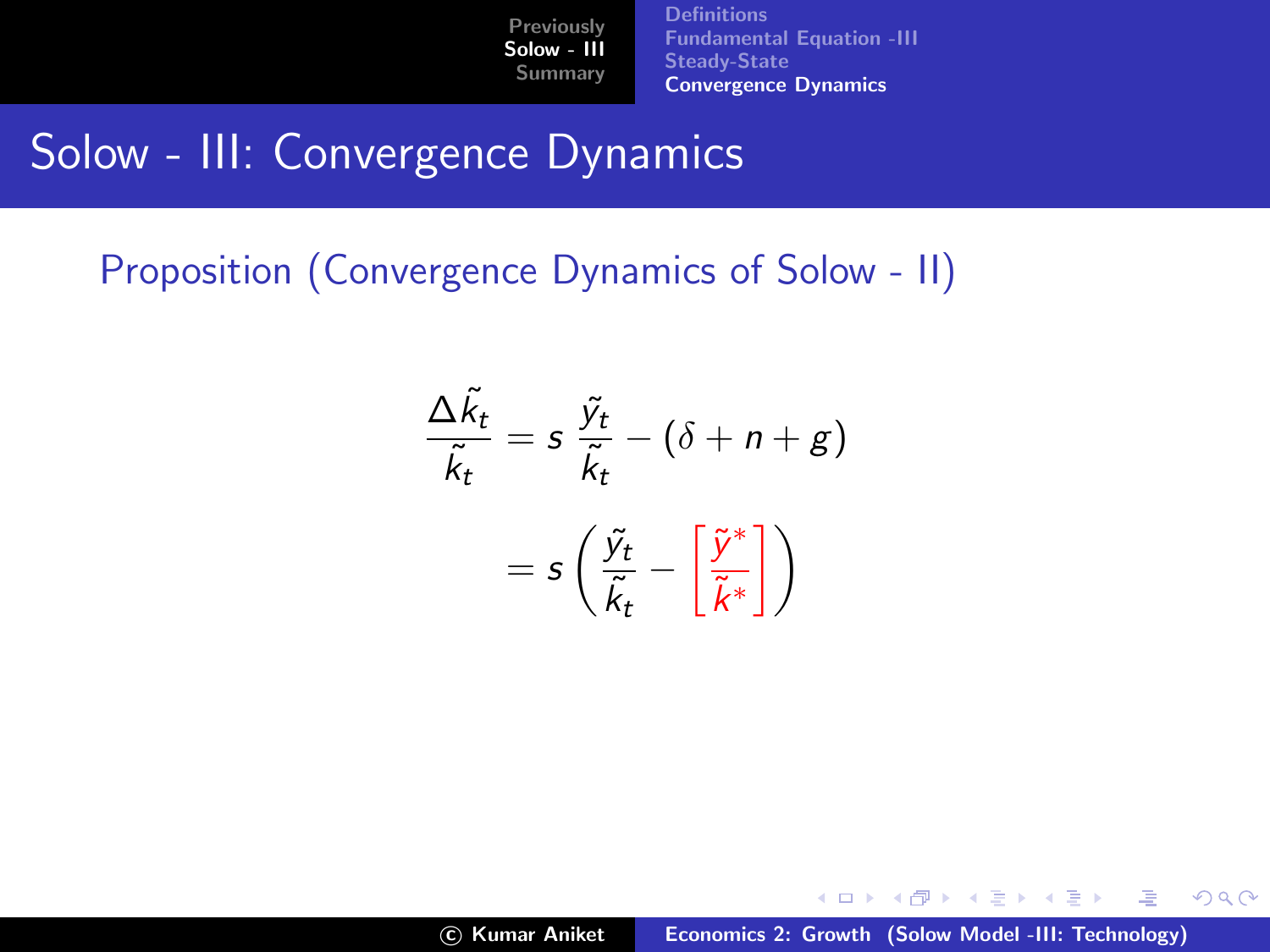**[Definitions](#page-3-0)** [Fundamental Equation -III](#page-11-0) [Steady-State](#page-16-0) [Convergence Dynamics](#page-26-0)

## Solow - III: Convergence Dynamics

Proposition (Convergence Dynamics of Solow - II)

$$
\frac{\Delta \tilde{k}_t}{\tilde{k}_t} = s \frac{\tilde{y}_t}{\tilde{k}_t} - (\delta + n + g)
$$

$$
= s \left( \frac{\tilde{y}_t}{\tilde{k}_t} - \left[ \frac{\tilde{y}^*}{\tilde{k}^*} \right] \right)
$$

◦ Further the economy is from the steady state, faster the growth rate of capital per worker k

イロメ イ部メ イヨメ イヨメー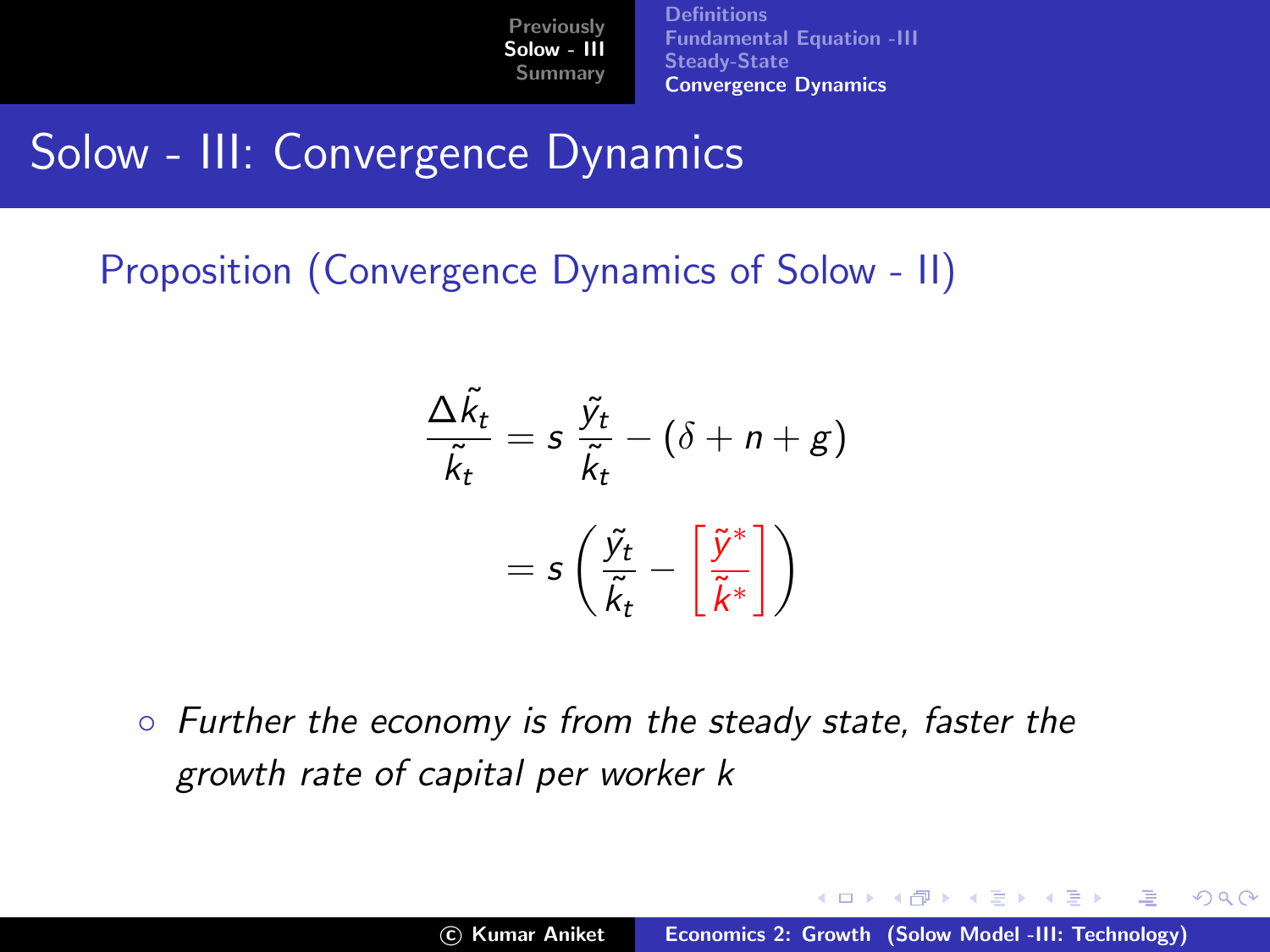**[Definitions](#page-3-0)** [Fundamental Equation -III](#page-11-0) [Steady-State](#page-16-0) [Convergence Dynamics](#page-24-0)

## Solow - III: Convergence Dynamics

Proposition (Convergence Dynamics of Solow - II)

$$
\frac{\Delta \tilde{k}_t}{\tilde{k}_t} = s \frac{\tilde{y}_t}{\tilde{k}_t} - (\delta + n + g)
$$

$$
= s \left( \frac{\tilde{y}_t}{\tilde{k}_t} - \left[ \frac{\tilde{y}^*}{\tilde{k}^*} \right] \right)
$$

- Further the economy is from the steady state, faster the growth rate of capital per worker k
- Higher the saving rate s, faster the economy converges to the steady state メロメ メ御 メメ きょくきょう

<span id="page-26-0"></span> $\Omega$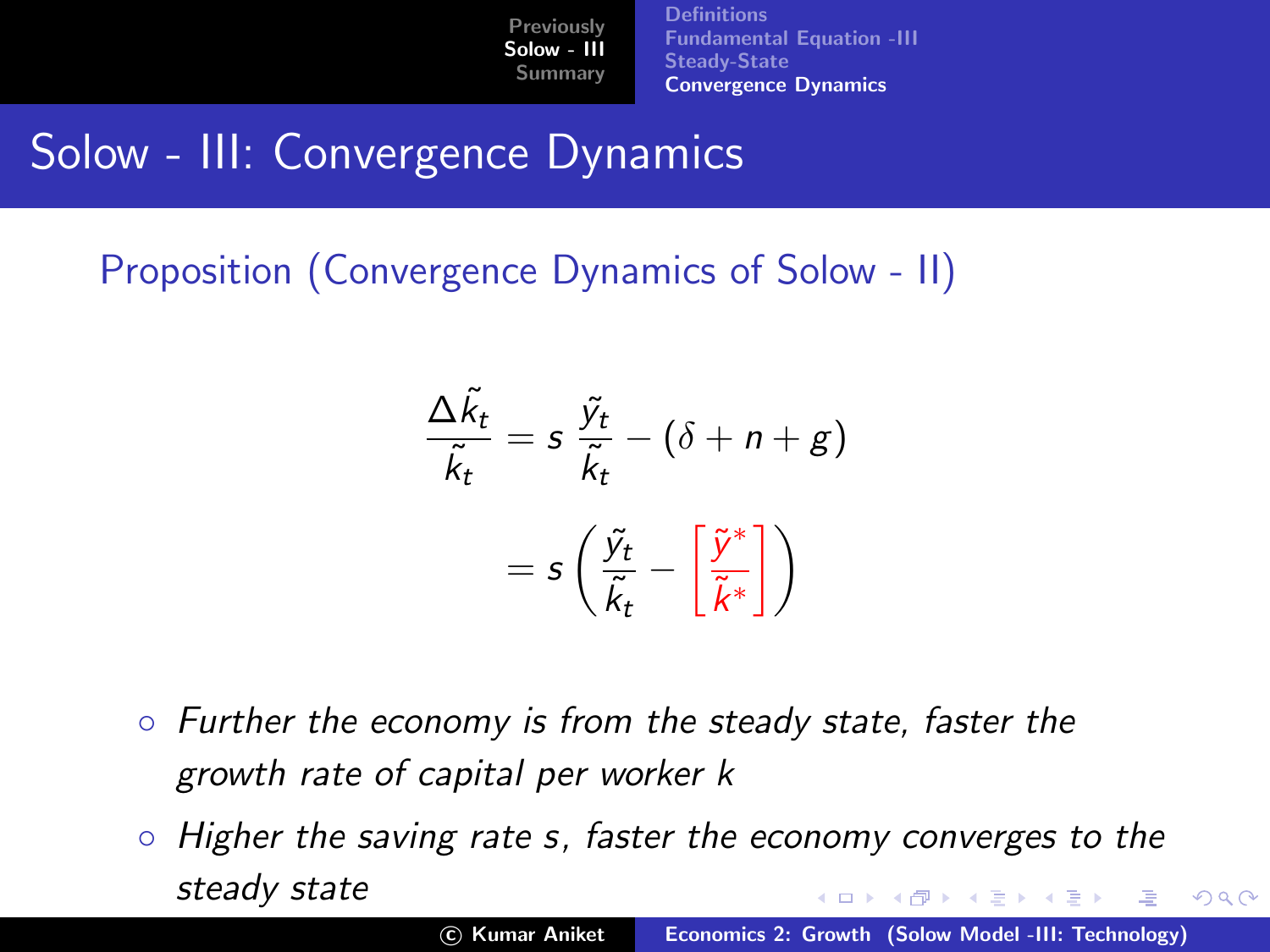

## Summary

- $\odot$  With positive population growth  $(n)$  and technical progress  $(g)$ , the model predicts that economy's
	- $\sqrt{\phantom{a}}$  capital stock and output grow at the rate  $n+g$
	- $\sqrt{\phantom{a}}$  capital stock per worker and output per worker grow at rate  $g$

 $4.17 \times$ 

<span id="page-27-0"></span>- オート オート オート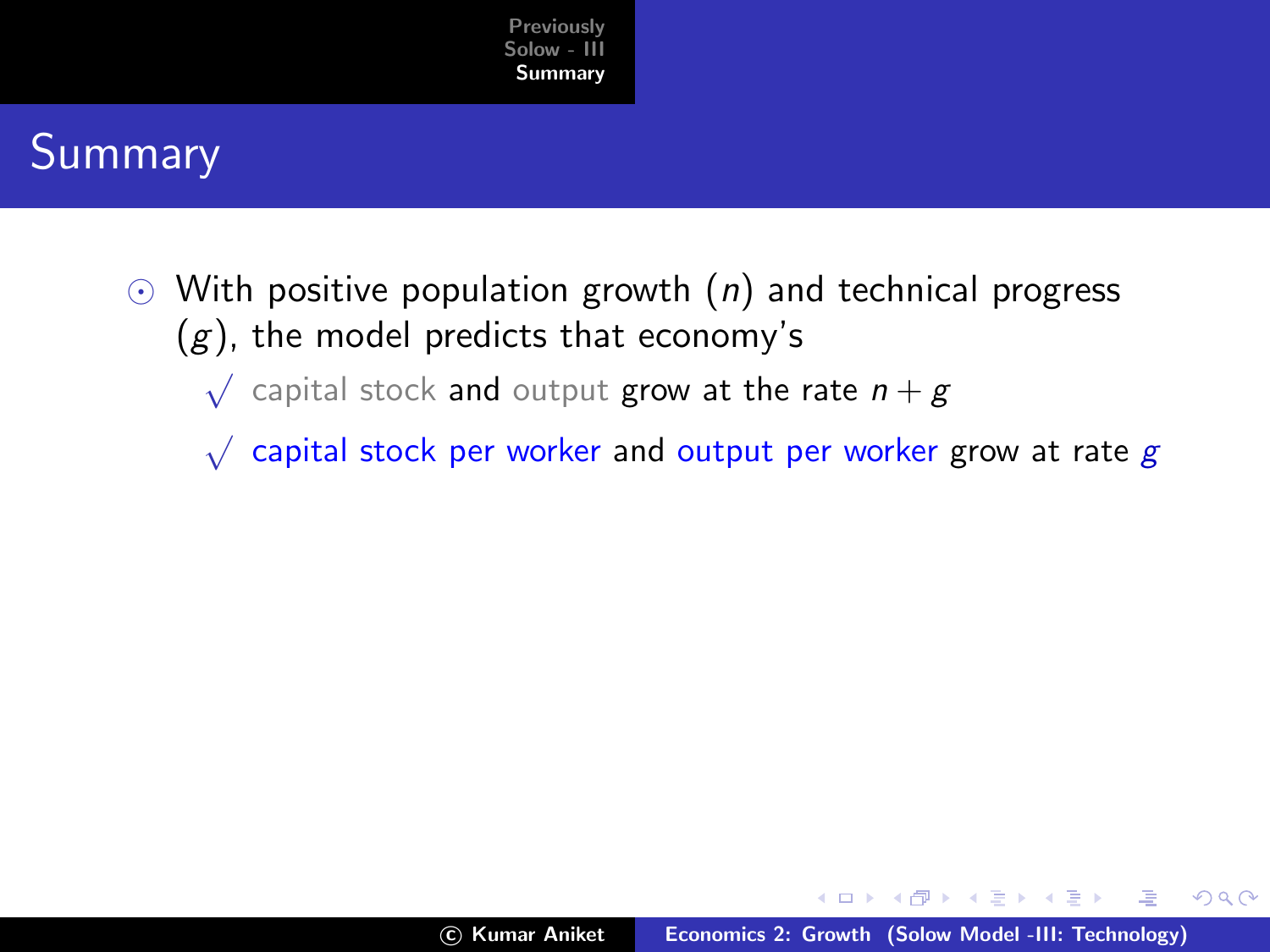

## Summary

 $\odot$  With positive population growth (*n*) and technical progress  $(g)$ , the model predicts that economy's

 $\sqrt{\phantom{a}}$  capital stock and output grow at the rate  $n+g$ 

 $\sqrt{\phantom{a}}$  capital stock per worker and output per worker grow at rate  $g$ 

- Solow III gives us steady state growth of capital per worker and output per worker at constant rate for all economies
- Empirically we observe variation in growth rate of output per worker across countries which Solow -III cannot explain very well.

イロメ マ桐 メラミンマチャ

 $\Omega$